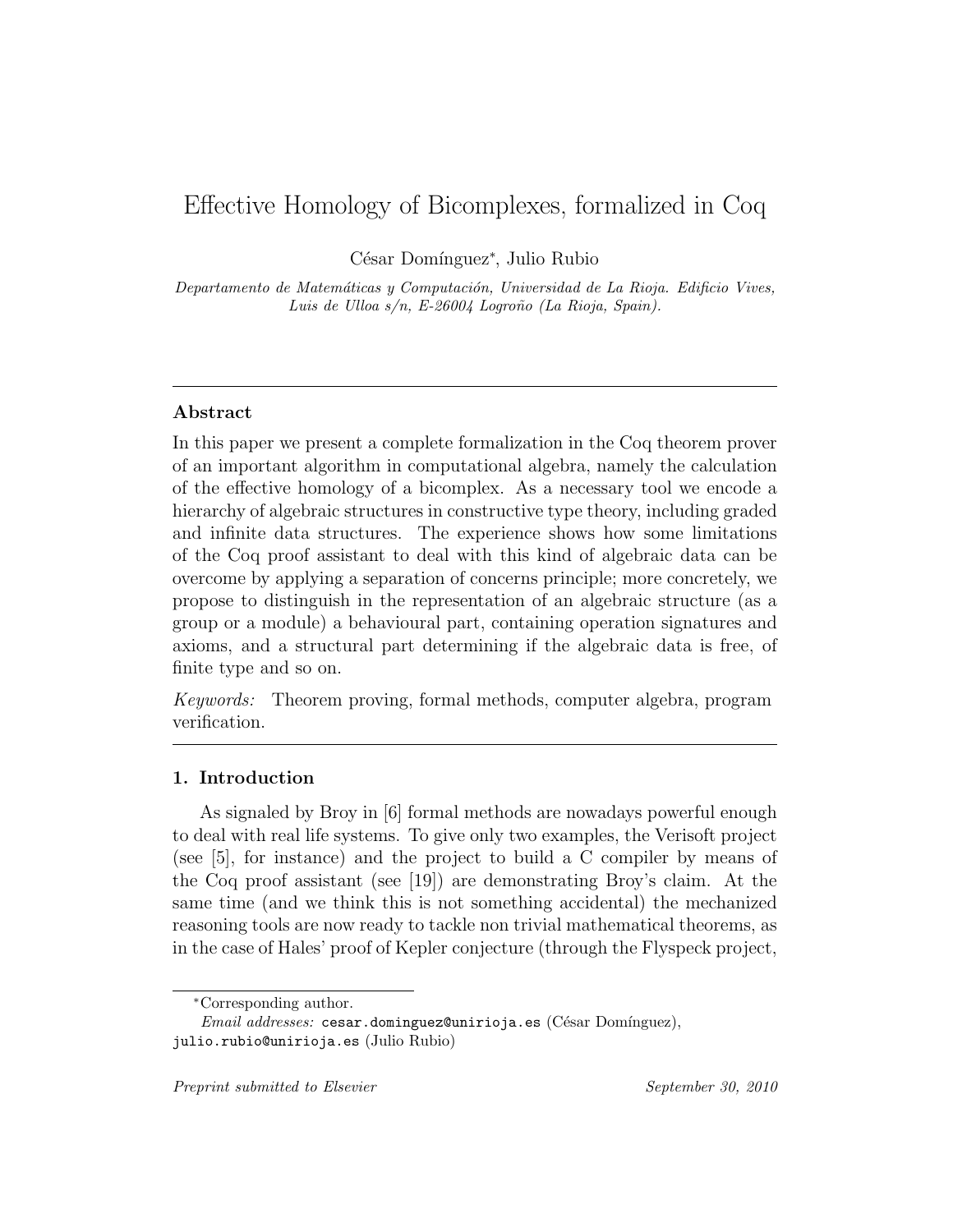see [21]) or Gonthier's proof in Coq of the Four Colour Theorem (see [16]). And, somewhere in the middle between theorem proving applied to software engineering and to the formalization of mathematics, we find the use of these tools to verify mathematical software, as in the project Calculemus [7] where the emphasis is put in the integration of Proof Assistant and Computer Algebra systems.

This is the context where our research is located. More concretely, in the area of Homological Algebra and Algebraic Topology computing systems. At the end of the eighties, Sergeraert introduced a systematic approach to produce computational results in these fields of mathematics, called effective homology [24]. Nowadays, there exists an increasing interest on this kind of computational Algebraic Topology, mainly due to its applications (to digital image analysis, data mining and other disciplines); see for instance in [12] an introduction to this research. A characteristic feature of Algebraic Topology is that, in some situations, to obtain results on finite spaces, it is necessary to pass as intermediary steps through infinite dimensional spaces. Sergeraert's effective homology explicitly deals with these infinite spaces. In particular, it was clear from the beginning the importance of determining the effective homology of bicomplexes (as a way to find out algorithmic substitutes to spectral sequences). In 1988 such an algorithm was presented in [22], based on the notion of cone of a morphism. Later on, the role of a result called Basic Perturbation Lemma (or BPL, in short) was discovered. Almost all the algorithms used previously in the effective homology setting could be replaced by particular instances of the BPL. As a consequence, the development of programs was dramatically accelerated, given rise to the computer algebra system called Kenzo [14]. This system is the first one in dealing with complex infinite dimensional constructions (as loops spaces or classifying spaces), being capable of computing homology groups previously unknown, and whose validity cannot therefore be confirmed nor refuted by any other means.

And then formal methods start playing a role, analyzing and verifying parts of Kenzo. In a first step, algebraic specification techniques were used to study the data structures appearing in Kenzo (see  $[18, 10, 11]$ , for instance). Once the structural aspects were formally understood, theorem provers were employed to verify the *algorithms* implemented in Kenzo. The first important milestone in this area was the mechanized proof in the Isabelle/HOL proof assistant of the Basic Perturbation Lemma, published in [1]. This formal proof was carried out in the Higher Order Logic (HOL) built on top of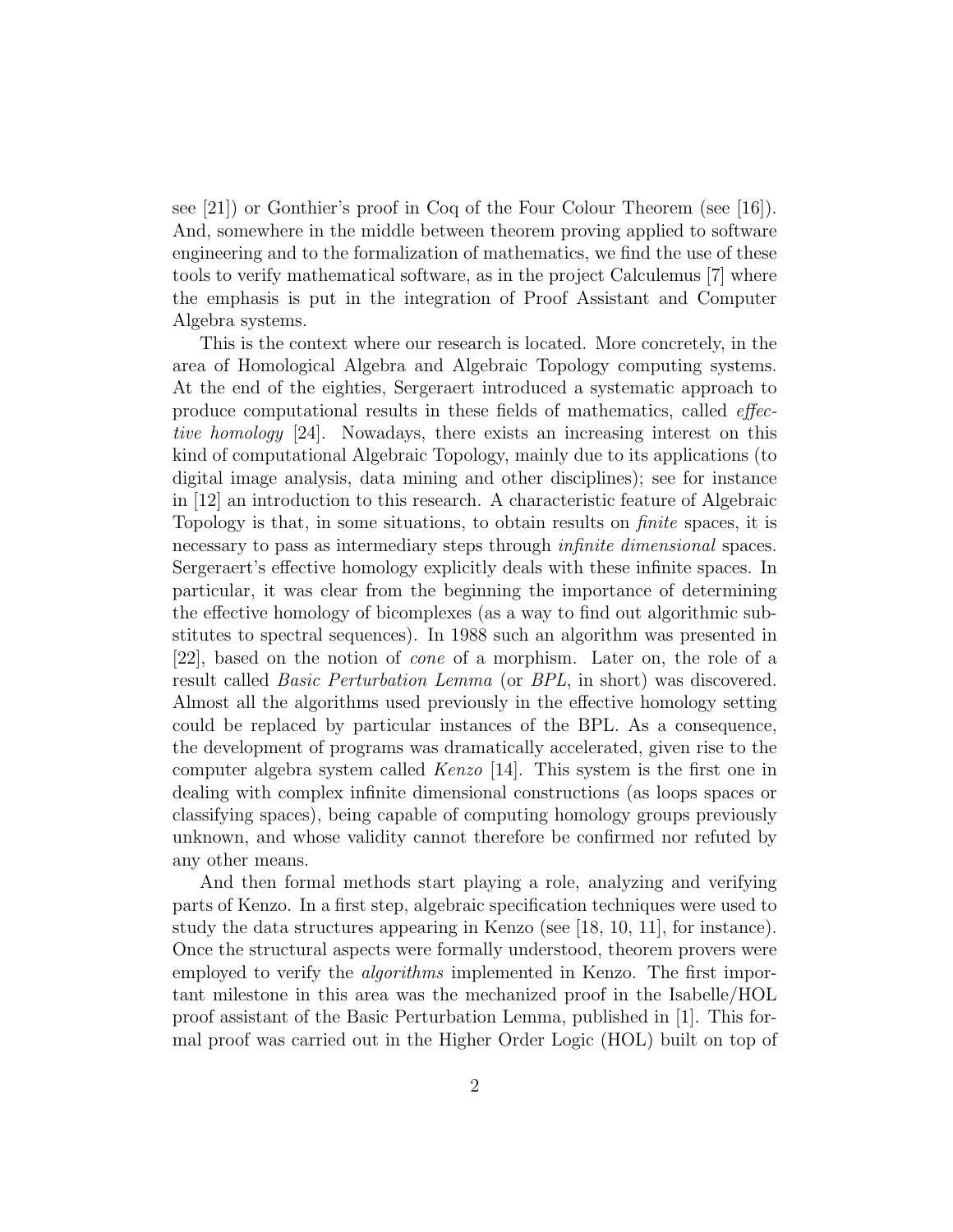Isabelle, and therefore extracting programs from it was not a simple task. The findings on this topic were reported in [2].

Another alternative to get certified programs in this setting is to move to constructive mathematics, and more concretely to constructive type theory by encoding our proofs in the Coq assistant [4]. Some tentative works and comparisons between Isabelle and Coq [3] made clear that it is possible. Nevertheless, we consider unnecessary to repeat the complete BPL proof in Coq. The reason is that, since it was already implemented in Isabelle by using all power of classical logic (working explicitly, for instance, with general sets and subsets of them), the translation to Coq would be unnatural. A different approach is being carried out by Coquand and Spiwack [9] who are using Coq to model a part of Category Theory, and then trying to obtain a BPL proof in this larger context.

Our aim in this paper is different. We have gone back to the effective homology origins, and we have implemented in Coq the algorithms based in cones previously evoked (published in 1988 in [22]). We have found that this high level algorithm has an inductive structure that can be translated very naturally to Coq, allowing us to perform a complete Coq implementation of a correct algorithm computing the effective homology of a bicomplex. This result covers most of the applications of the BPL in Kenzo, and thus its interest is not negligible from the verification point of view. Another benefit we obtain from our formalization is the treatment of graded and infinite dimensional data structures, which were missing in the previous Isabelle mechanization of the BPL. Even if our endeavour is very concrete, the infrastructure we developed is quite general, dealing with a complex hierarchy of algebraic data structures. As an illustration of this generic aspect, let us observe that our work meets several situations shared with the project by Gonthier and collaborators [17] to devise in Coq a modular formalization of Finite Group Theory.

The organization of the rest of the paper is as follows. In the next section, we introduce some mathematical preliminaries, which are encoded in Coq in Section 3. The effective homology of a cone is implemented in Coq in Section 4, while Section 5 is devoted to comment on a hierarchy of algebraic data structures. The previous tools are then used in Section 6 to establish, in a simple inductive manner, our main result: the theorem about the effective homology of a bicomplex. The paper ends with a section of Conclusions and Further Work, and the bibliography. The Coq file sources are available at: http://www.unirioja.es/cu/cedomin/EHBFC.zip.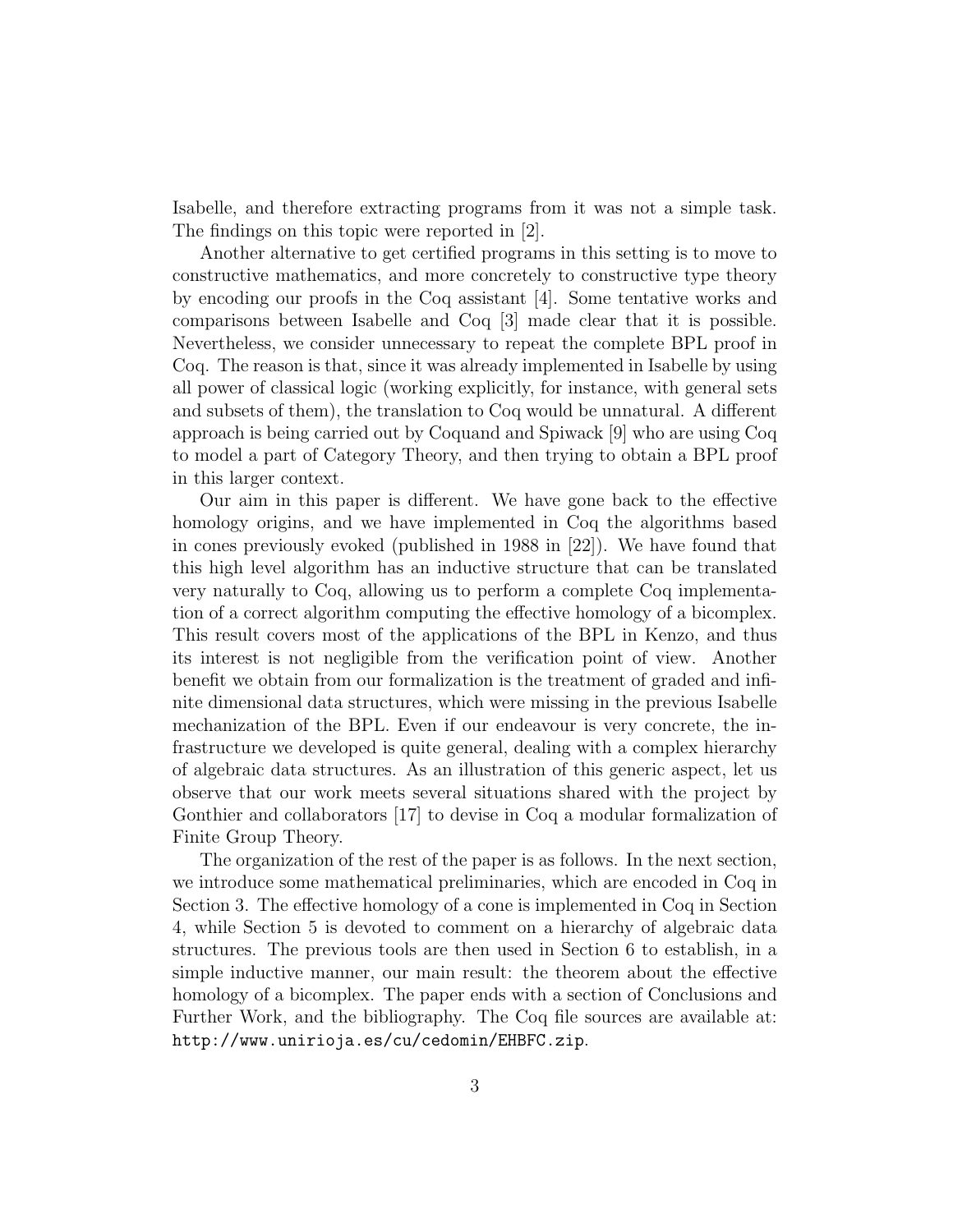#### 2. Preliminaries

In this section we define the algebraic structures needed in our formalization. They include, in particular, chain complexes, reductions and effective homologies of chain complexes.

We assume as known the notions of *ring*, module over a ring and module *morphism* (see [13] for instance). A ring R commutative and with unity is fixed along all the paper, and modules are supposed to be *left R*-modules.

Given a set B, we define a new set denoted by  $R[B]$  whose elements are linear combinations with elements of  $B$  as generators. That is to say, the elements of  $R[B]$  are lists of terms, where a term is a pair composed of a *coefficient*, a non-null element of  $R$ , and a generator, an element of B. Emulating the way of working in linear algebra,  $R[B]$  can be naturally endowed with an addition and an external product by elements of R, allowing us to consider a structure of R-module on  $R[B]$ . This module is called the free R-module generated over B. Since we are planning to work in a constructive logic setting, it is convenient to define a *free* module as one module M where an explicit isomorphism is known among M and  $R[B]$  (the set of generators B must be also explicitly given).

Let us note that the set  $B$  is not necessarily finite, because, as mentioned in the introduction, Algebraic Topology and so the Kenzo system need to deal with infinite dimensional structures. In order to deal with finite sets in a constructive type theory, even more care is needed. For instance, several alternatives for defining finite sets in a constructive logic are included in [8]. Finite algebraic structures have also been implemented in Coq in [17] as the first milestone of a long-term effort to formalize the Feit-Thompson theorem.

Our definition runs as follows. Given a natural number  $k \in \mathbb{N}$ , let us denote  $FS(k)$  the (finite) set  $\{0, 1, \ldots, k-1\}$ . Then, we consider a set B as finite if it is endowed with a natural number  $k \in \mathbb{N}$  and an explicit bijection  $\psi: B \to FS(k)$  with an explicit inverse  $\psi^{-1}: FS(k) \to B$ . A free R-module is of finite type if it is explicitly isomorphic to  $R[B]$  with B a finite set in the previous sense.

We are ready to introduce the first *graded* concept, needed in Homological Algebra and Algebraic Topology.

**Definition 1.** A (positive) graded module M is a family of R-modules  $(M_n)_{n\in\mathbb{N}}$ . A graded module is free (or free of finite type) if every  $M_n$  is free (free of finite type, respectively) for all  $n \in \mathbb{N}$ .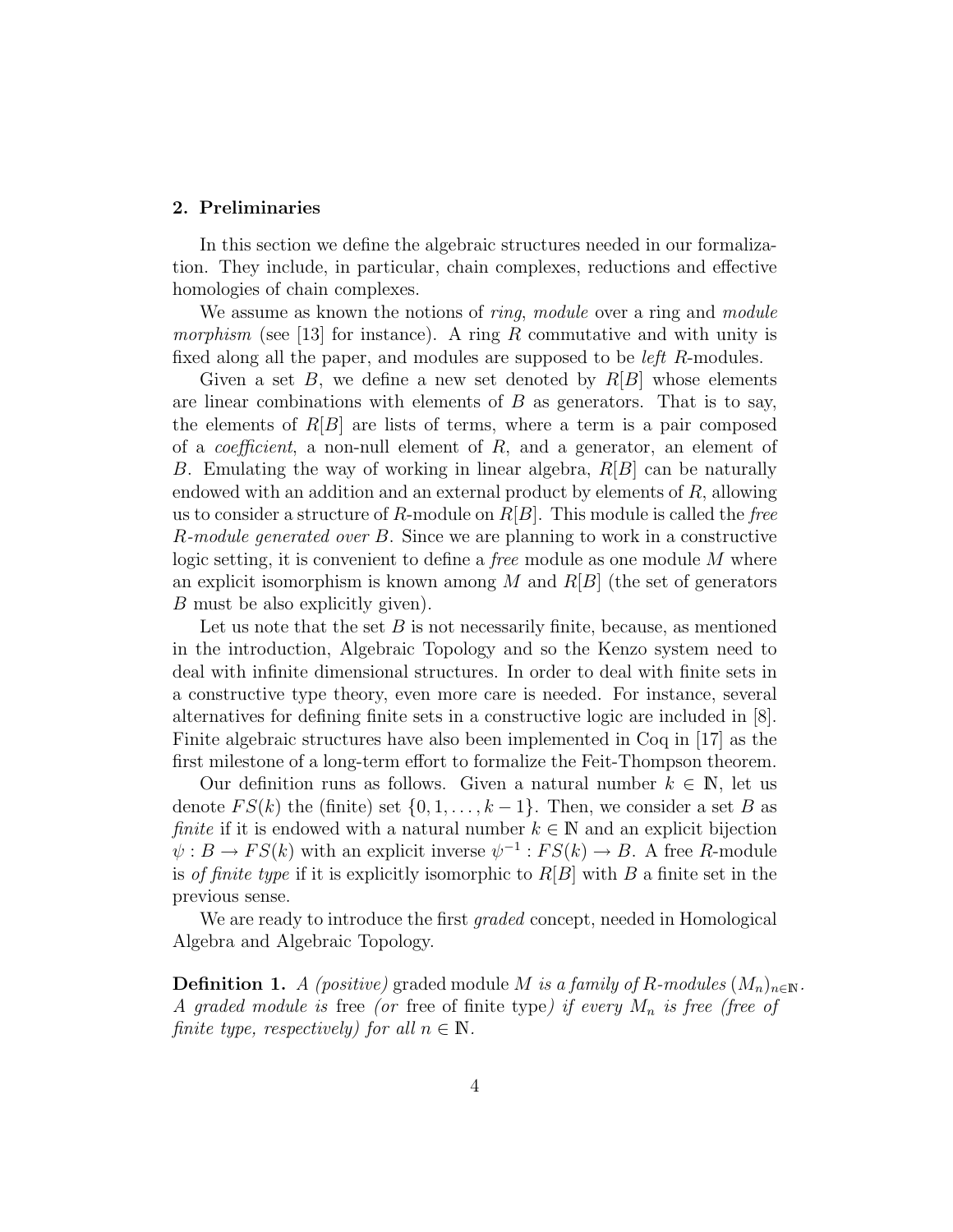Usually, graded modules are indexed by the integers  $\mathbb{Z}$ , but it is more convenient for us to work with positive graded modules (indexed by N), as in Coq it allows us to work with the comfortable data type nat for representing indexes. Furthermore, to deal with positively graded structures is enough for our applications in this paper.

Definition 2. Given a graded module M a differential operator d on M is a family of module morphisms  $(d_n: M_{n+1} \to M_n)_{n \in \mathbb{N}}$  such that  $d_n \circ d_{n+1} = 0$ for all  $n \in \mathbb{N}$ .

Again, the convention of denoting the differential  $d_n$  as having source  $M_{n+1}$  will allow us to work in Coq within nat.

**Definition 3.** A chain complex is a pair  $CC = (M, d)$  where M is a graded module and d a differential operator on  $M$ . A chain complex is called free (or free of finite type) when its underlying graded module is free (free of finite type, respectively).

Chain complexes have a corresponding notion of morphism:

**Definition 4.** A chain complex morphism (or, simply, a chain morphism)  $f: CC \rightarrow CC'$  between two chain complexes  $CC = (M, d)$  and  $CC' =$  $(M', d')$  is a family of module morphisms  $(f_n: M_n \to M'_n)_{n \in \mathbb{N}}$  such that  $f_n \circ d_n = d'_n \circ f_{n+1}$  for all  $n \in \mathbb{N}$ .

Now, the central definition in effective homology theory: reduction. A reduction establishes a link between a "big" chain complex, called top complex, and a smaller one, called bottom complex, in such a way that if all the homological problems are solved in the bottom complex, then it is the same in the top one. A solution for a homological problem in a chain complex  $(M, d)$  is a series of procedures (algorithms, in the computational setting) asking questions as: is an element  $x \in M_n$  a boundary  $(i.e. \ x \in Im(d_n))$ ? If it is the case, can you produce an element  $y \in M_{n+1}$  such that  $x = d_n(y)$ ? Answering these questions is one of the most important problems in Homological Algebra and, as a consequence, in Algebraic Topology. See [23] for details.

**Definition 5.** A reduction is a 5-tuple  $(TCC, BCC, f, g, h)$  where  $TCC =$  $(M, d)$  and  $BCC = (M', d')$  are chain complexes (named top and bottom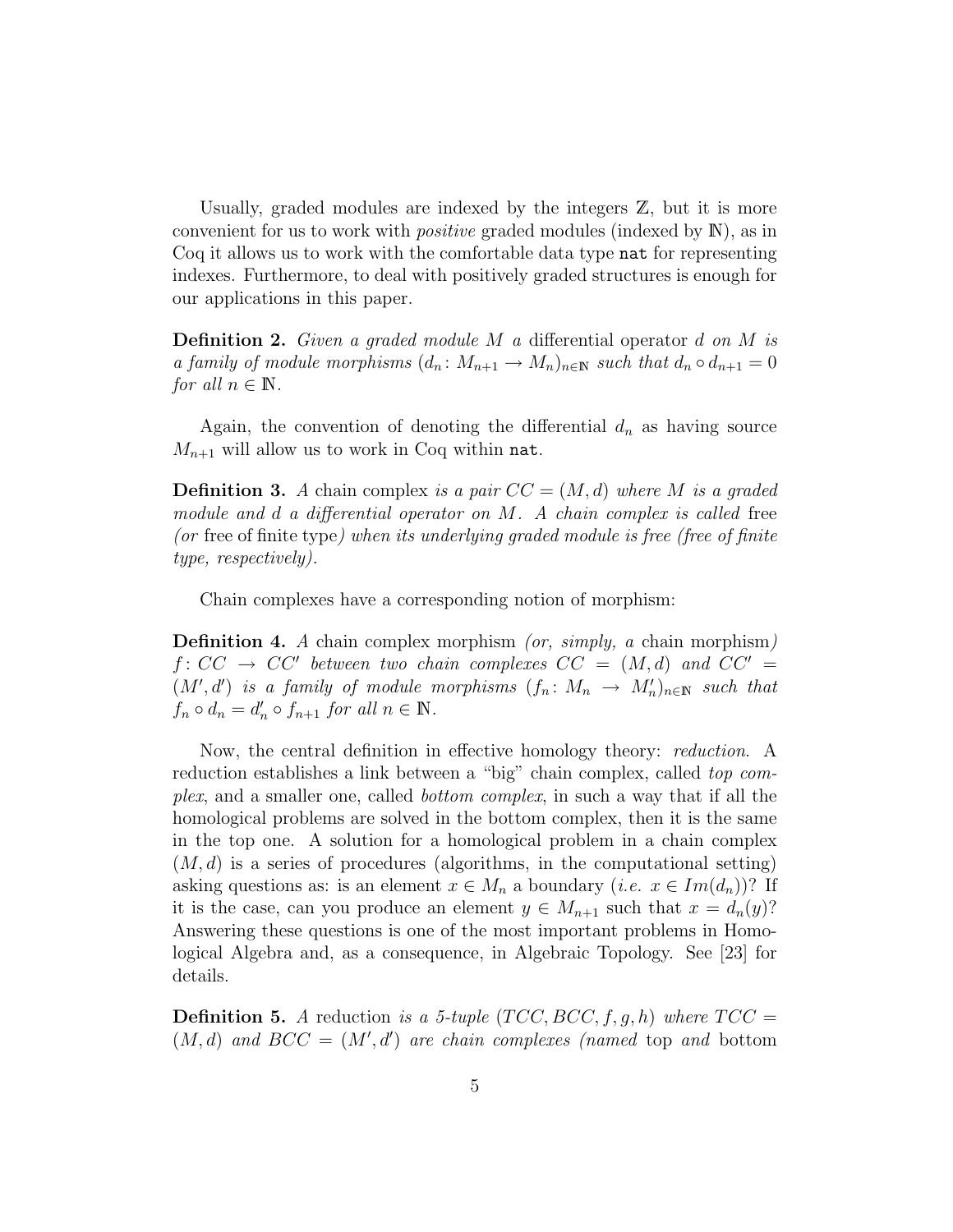chain complexes, respectively),  $f: TCC \rightarrow BCC$  and  $g: BCC \rightarrow TCC$  are chain morphisms,  $h = (h_n : M_n \to M_{n+1})_{n \in \mathbb{N}}$  is a family of module morphisms (called homotopy operator), which satisfy the following properties for all  $n \in \mathbb{N}$ :

- 1.  $f_n \circ g_n = id_{M'_n}$
- 2.  $d_{n+1} \circ h_{n+1} + h_n \circ d_n + g_{n+1} \circ f_{n+1} = id_{M_{n+1}}$  and  $d_0 \circ h_0 + g_0 \circ f_0 = id_{M_0}$
- 3.  $f_{n+1} \circ h_n = 0$
- 4.  $h_n \circ g_n = 0$
- 5.  $h_{n+1} \circ h_n = 0$

And now, the relevant case. In a free chain complex of finite type the homological problems can be solved algorithmically in a simple way (at least in cases where the ring R allows one to diagonalize matrices over  $R$ ; this includes the case  $R = \mathbb{Z}$ , the most important one in Algebraic Topology; see [23]). Thus, if from a chain complex (possibly of infinite type) we can get a reduction to a chain complex of finite type, the homological problem is solved for the initial complex. This is the strategy followed in the Kenzo system. And it is the very notion of chain complex with *effective homology*.

**Definition 6.** A chain complex  $CC$  is with (strong) effective homology if it is free and it is endowed with a reduction where CC itself is the top chain complex and the bottom chain complex is free of finite type.

The adjective "strong" appears since it is a particular case of the general notion of effective homology (see [23]). Nevertheless, solving the problems for this kind of effective homology, the general case follows easily.

#### 3. Coq infrastructure

Although the standard library of Coq [20] does not include a representation for basic algebraic structures, different implementations of them can be found in the literature. For instance, there are two representations, CoRN (Constructive Coq Repository at Nijmegen; see also [15]) and Algebra (by L. Pottier), published in the users' contributions in [20]. Even if both formalizations have different proposals and natures (the first one is an axiomatic hierarchy of the most common algebraic structures based on setoids with an apartness relation; the second one has a categorical flavor), both represent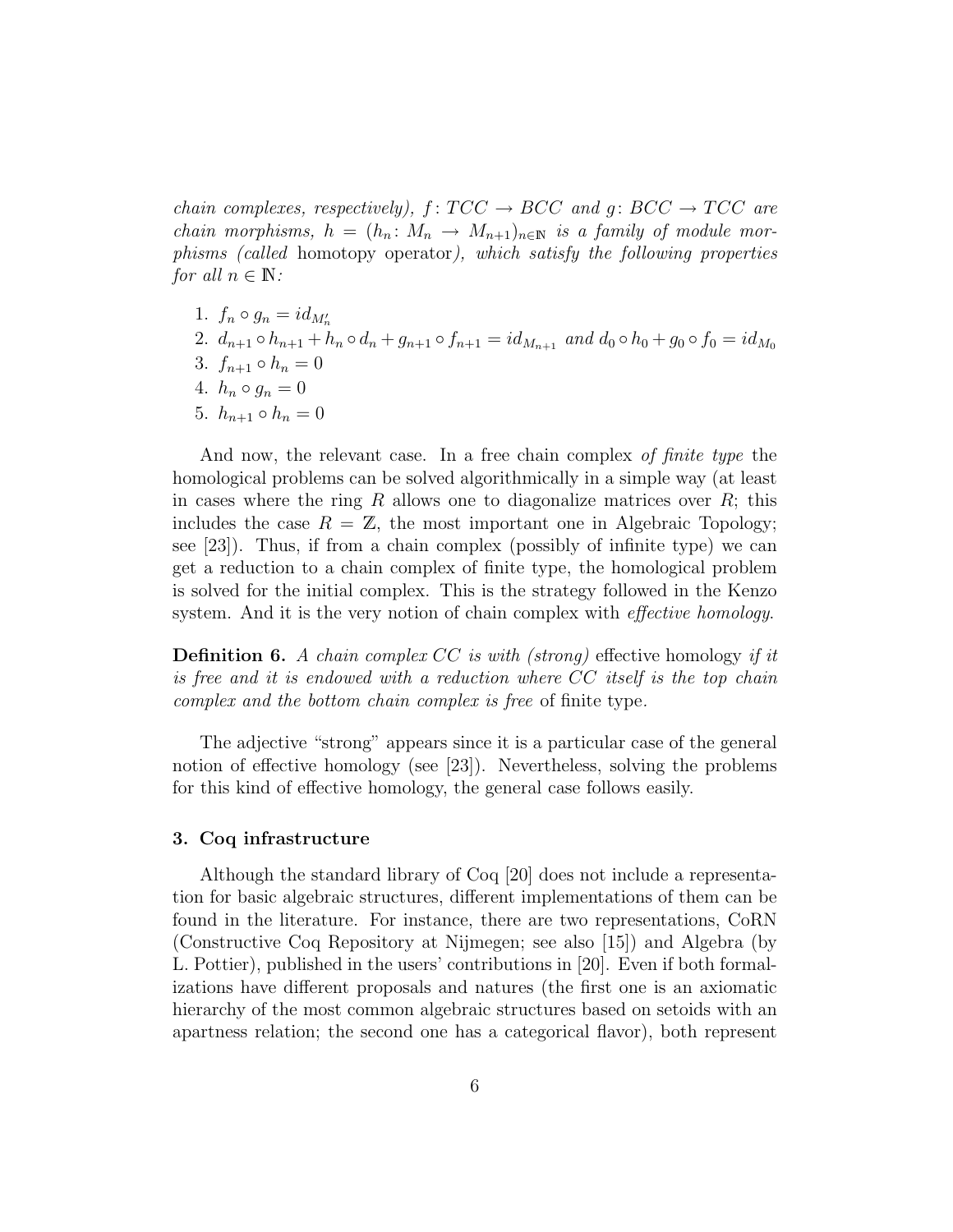these algebraic structures using records. We have built our own structures based on the ones included in CoRN (but simplifying them: basically eliminating the apartness relation included in setoids which is not used by us, since we are working in a *discrete* mathematics setting). A *setoid* is a Coq type together with an equivalence relation defined on it (the equality of the setoid). The CoRN repository includes rings, modules (over a ring) and module morphisms implemented as records called Ring, Module and ModHom, respectively. Besides, further constructions as for instance the addition or the composition of module morphisms are defined, and are represented using the infix notation: [+h] or [oh], respectively. The repository also contains useful lemmas on these structures (see [20] for a detailed description).

We concentrate ourselves in the sequel on free modules, since it is the unique kind of modules dealt with in the Kenzo system [14].

The formalization of free modules follow the ideas given by L. Pottier in the Coq contributions web page [20]. There, a definition can be found of a module defined by freely generation from a basis (which is given by a setoid) using the module operations. If we call  $B$  the basis setoid, this is representing the mathematical structure  $R[B]$  introduced in the previous section. Then, as explained there, a free module is a module with an explicit isomorphism to such a freely generated module. For free modules of finite type, we change the view: a free module of finite type is simply a free module, but we impose that the generator set is *equal* to a *standard* finite setoid  $FS(k) = \{0, 1, \ldots, k-1\},\$ as mentioned before. With this encoding we get a separation of concerns: structurally, free chain complexes and free chain complexes of finite type are indistinguishable (as in mathematics!), but a new property is imposed to finite type modules. See Section 5 for a more detailed discussion on the consequences of this design decision.

Given a ring R: Ring, a free graded module can be formalized in Coq with the following *dependent* type:  $nat \rightarrow$  FreeModule R, which accurately represents a family of free modules indexed by the natural numbers. Then, a (positive) free chain complex can be formalized in Coq using the following record structure:

```
Record ChainComplex: Type:=
 {GrdMod:> nat -> FreeModule R;
 Diff: forall n:nat, ModHom (R:=R) (GrdMod (S n)) (GrdMod n);
  NilpotencyDiff: forall n:nat, (Nilpotency (Diff n)(Diff (S n))}.
```
where the nilpotency property is defined by  $Nilpotency(g:ModHom B C)$  (f: ModHom A B):= forall a:A,  $((g[oh]f) a)$ [=]Zero.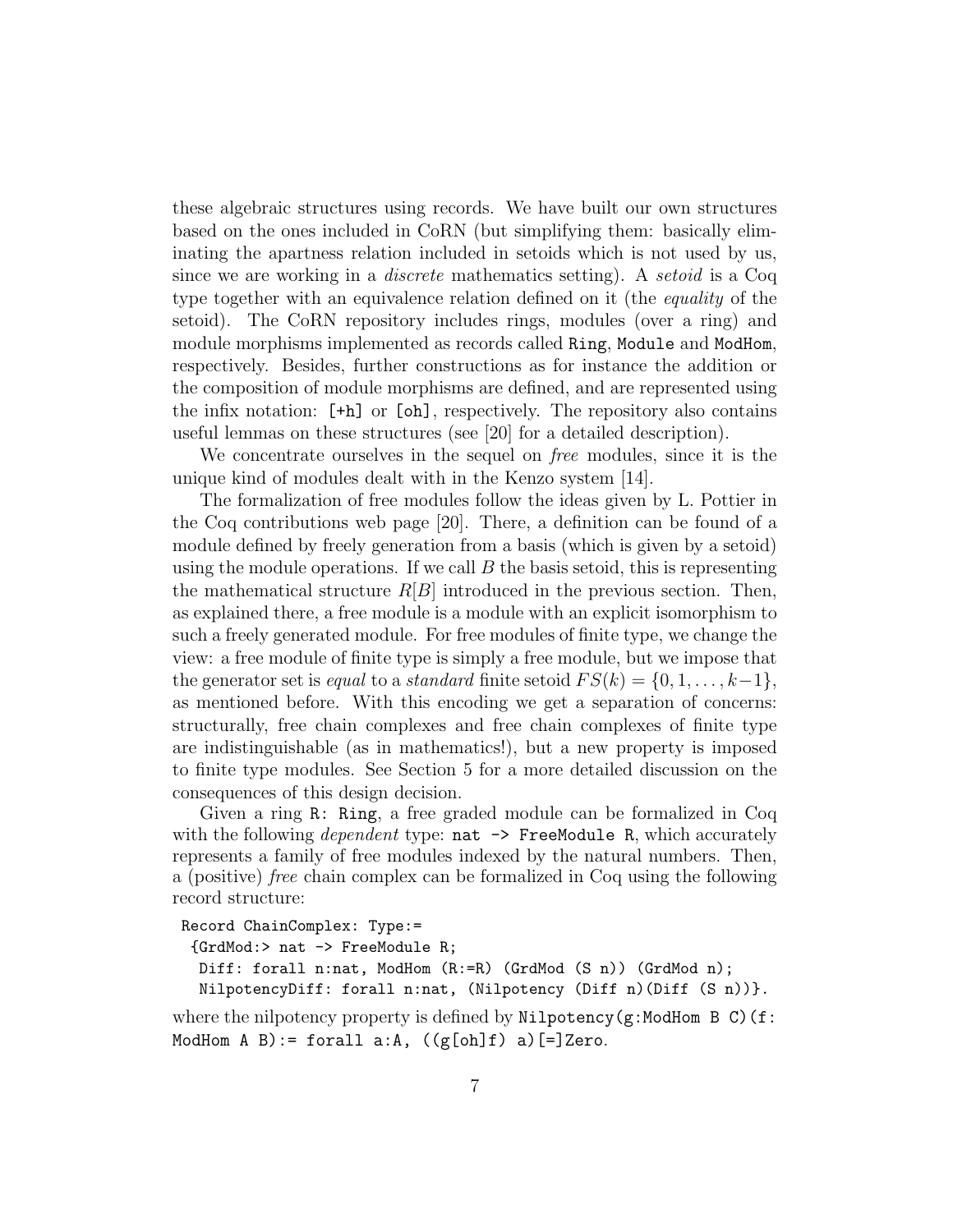Some comments on the above record structure are required. First, we define only free chain complexes because in our applications it is enough to work with this kind of complexes (note the occurrence of the FreeModule identifier in the GrdMod field). Second, the algebraic laws in definitions must be compatible with the underlying *setoid* structure, *i.e.*, with its equality denoted by [=] in the previous formulae. Third, the GrdMod component is declared (by the annotation  $\Rightarrow$ ) to be a *coercion function*. This means that the type checker will insert this function over a chain complex when a graded module is required. These techniques are extensively used in the implementation of algebraic structures [20].

In a similar way, given two chain complexes CC1 CC2:ChainComplex R, a chain complex morphism ChainComplexHom is represented as a record with a family of module morphisms GrdModHom:> forall n:nat, ModHom (CC1 n)(CC2 n) which commutes with the chain complex differentials. A homotopy operator is defined as a family of module morphisms HomotopyOperator  $:=$  forall n:nat, ModHom  $(CC1 n)(CC1 (S n))$ .

Then, the *reduction* notion is also formalized as a record Reduction with two chain complexes topCC, bottomCC: ChainComplex R, and three morphisms f\_t\_b:ChainComplexHom topCC bottomCC, g\_b\_t:ChainComplexHom bottomCC topCC, h\_t\_t:HomotopyOperator topCC. Besides, five fields representing the five reduction properties are included. For instance, the field which corresponds to the second property is:  $rp2:homotopy_operator f_t_t$  $g_b_t$  t h\_t\_t with:

```
Definition homotopy_operator:= forall (n:nat)(a:CC1 (S n)),
 ((Diff CC1 (S \n n) [oh] h(S \n n))[+h](h n [oh] Diff CC1 n)[+h]
      (g(S n) [oh] f(S n)))a [=] a
  /\ forall (a:CC1 0), ((Diff CC1 0 [oh] h 0) [+h]
      (g \circ [oh] f \circ )) a [=] a.
```
The concept of *Effective Homology* is then obtained as a specialization of the *reduction* structure: simply declaring that the **bottomCC** is of finite type, without changing the structure of the record.

# 4. Effective homology of a cone

Before defining the notion of mapping cone, the concept of suspension is required.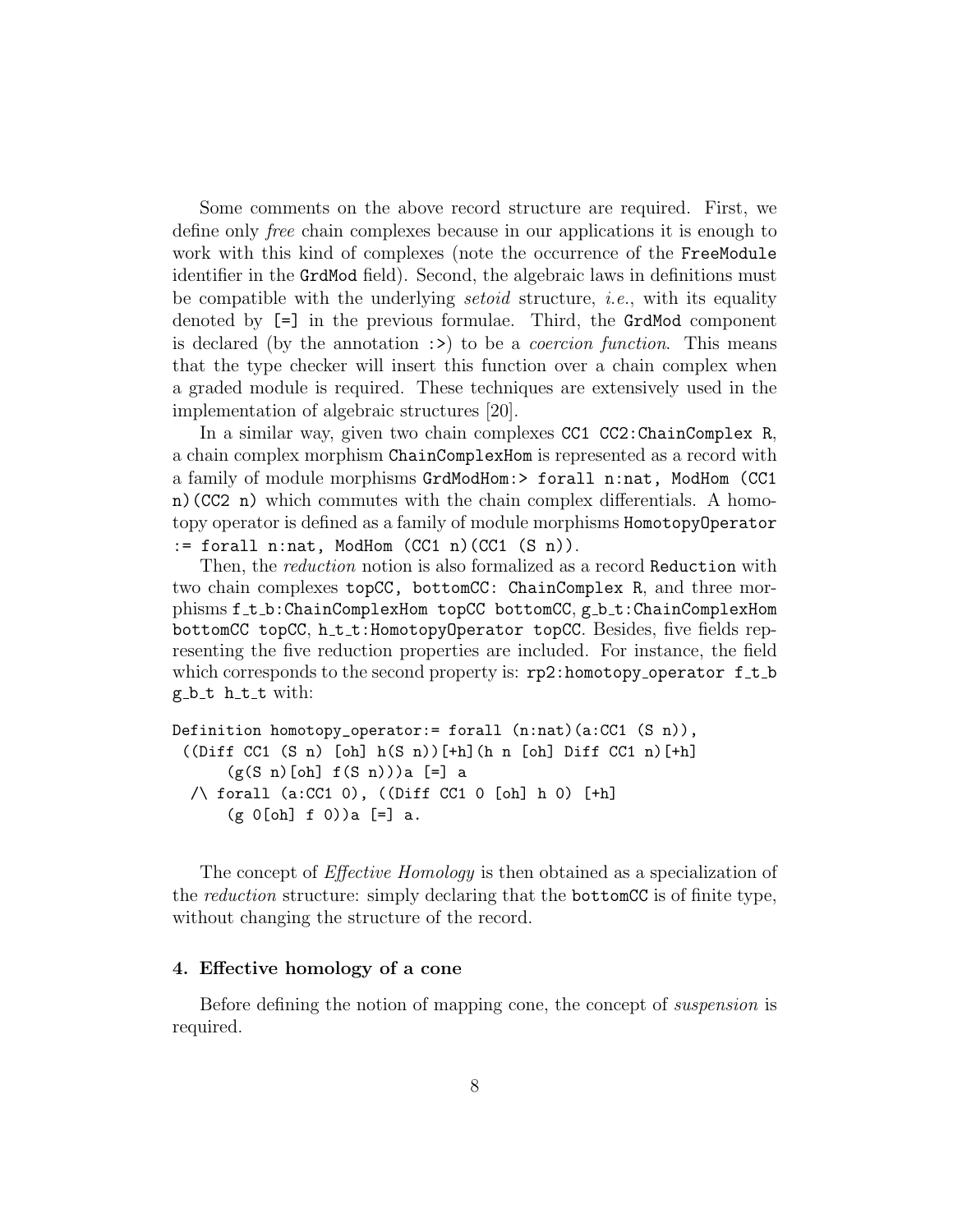**Definition 7.** Given a chain complex  $M = ((M_n)_{n \in \mathbb{N}}, (d_n)_{n \in \mathbb{N}})$ , the suspension of M is the chain complex  $S(M) = ((S(M)_n)_{n \in \mathbb{N}}, (S(d)_n)_{n \in \mathbb{N}})$  such that,  $S(M)_{n+1} = M_n$  and  $S(d)_{n+1} = d_n$  for all  $n \in \mathbb{N}$ . The chain complex  $S(M)$ is completed with null components in dimension 0. The suspension definition can be naturally extended to chain morphisms and homotopy operators.

In Coq, the suspension of a free *graded module* GM: GrdFreeModule R is formalized as follows.

```
Definition Susp_GrdFreeMod: GrdFreeModule R:= fun n:nat =>
match n with
 | 0 => NullFreeModule R
 | S n => GM n
 end.
```
It is naturally extended in Coq to suspensions of chain complexes (Susp CC), chain morphisms (Susp CC Hom), and homotopy operators (Susp HO).

**Definition 8.** Given a pair of chain complexes  $CC = ((M_n)_{n \in \mathbb{N}}, (d_n)_{n \in \mathbb{N}})$ and  $CC' = ((M'_n)_{n \in \mathbb{N}}, (d'_n)_{n \in \mathbb{N}})$  and a chain morphism  $\alpha: CC \rightarrow CC'$ , the cone of  $\alpha$ , denoted by  $Cone(\alpha)$ , is a chain complex  $CC'' = ((M''_n)_{n \in \mathbb{N}}, (d''_n)_{n \in \mathbb{N}})$ such that, for each  $n \in \mathbb{N}$ ,  $M''_n = S(M)_n \oplus M'_n$  and  $d''_n(x, x') = (-S(d)_n(x))$ ,  $d'_{n}(x') + \alpha_{n}(x)$  for any  $x \in S(M)_{n+1}$  and  $x' \in M'_{n+1}$ .

The relevant part of the corresponding Coq definition is:

```
Definition ConeDiffGrdMod:= fun(n:nat)(ab:(ConeGrdMod (S n))) =>
  ([--](Diff (Susp_CC CC1) n (fst ab)),
  (Diff CC0 n)(snd ab) [+] alpha n (fst ab)).
```
It is not difficult to prove that these Coq functions define a module morphism which verifies the nilpotency condition. This last property allows us to build the cone chain complex associated to a chain morphism: Cone(alpha).

Let us observe that if a graded module is free, its suspension is also free. It is the same for the direct sum of two free graded modules, and the same applies if we replaced free by free of finite type. As a consequence, if a morphism  $\alpha$  is defined between free chain complexes (or free chain complexes of finite type), then  $Cone(\alpha)$  is a *free* chain complex (free chain complex of finite type, respectively). These remarks, and the form of the statement, give an elementary proof of the following result.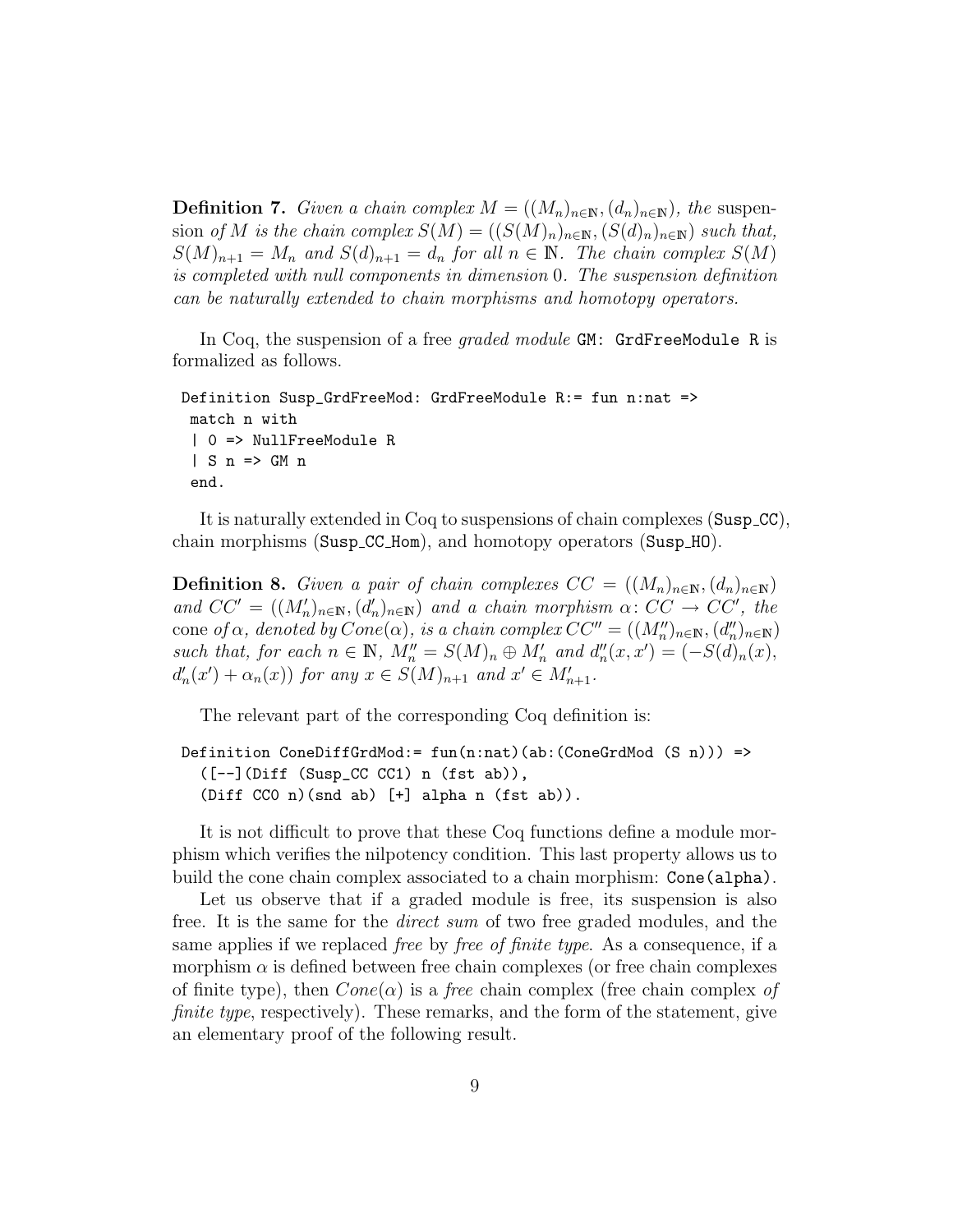**Theorem 1.** Given two reductions  $r = (TCC, BCC, f, g, h)$  and  $r' = (TCC', g, h)$  $BCC', f', g', h')$  and a chain morphism  $\alpha \colon TCC \to TCC'$  between their top chain complexes, it is possible to define a reduction  $r'' = (Cone(\alpha), BCC'',$  $f'', g'', h'$ ) with  $Cone(\alpha)$  as top chain complex and:

- $BCC'' = Cone(\alpha')$  with  $\alpha' : BCC \rightarrow BCC'$  defined by  $\alpha' = f' \circ \alpha \circ g$
- $f'' = (f, f' \circ \alpha \circ h + f'), g'' = (g, -h' \circ \alpha \circ g + g'), h'' = (-h, h' \circ \alpha \circ h + h')$

Besides, if  $TCC$  and  $TCC'$  are objects with effective homology through the reductions r and r', then  $Cone(\alpha)$  is an object with effective homology through  $r''$ .

Observe that the statement reflects the way of working (and thinking) in mathematics: all the structural part is proved by means of the reduction notion. Then, as a corollary, the effective homology version is obtained, by simply remarking that the suspension and cone on finite type modules, continue to be of finite type. Our Coq infrastructure allows us to mimic this way of working, without repeating (an essentially equivalent) proof for the effective homology case.

The proof is translated to Coq, by using the previous defined types. For instance, the first chain morphism of the reduction is:

```
Definition f_coneGrdMod:
forall n:nat, (Cone alpha) n \rightarrow (Cone alpha') n:=
fun(n:nat)(ab:(Cone alpha) n)) =>
   (Susp_CC_Hom (f_t_b r1) n (fst ab),
      ((f_t_b r2) n [oh] alpha n [oh]
       Susp_HO (h_t_t t r1) n) (fst ab) [t] f_t_b r2 n (snd ab)).
```
### 5. A hierarchy of algebraic data structures

Even if the previous proof can be carried out without any special problem in Coq, the infrastructure needed to prove it deserves some explanation. It depends heavily on a hierarchy of algebraic data structures. The devising of such a hierarchy, and the consequences in terms of further proof effort, are discussed in this section.

Our first attempt to develop the proofs was based on the idea of keeping a double hierarchy of Coq structures: one dealing with free modules, and the other one with free modules of finite type. It is true in mathematics, but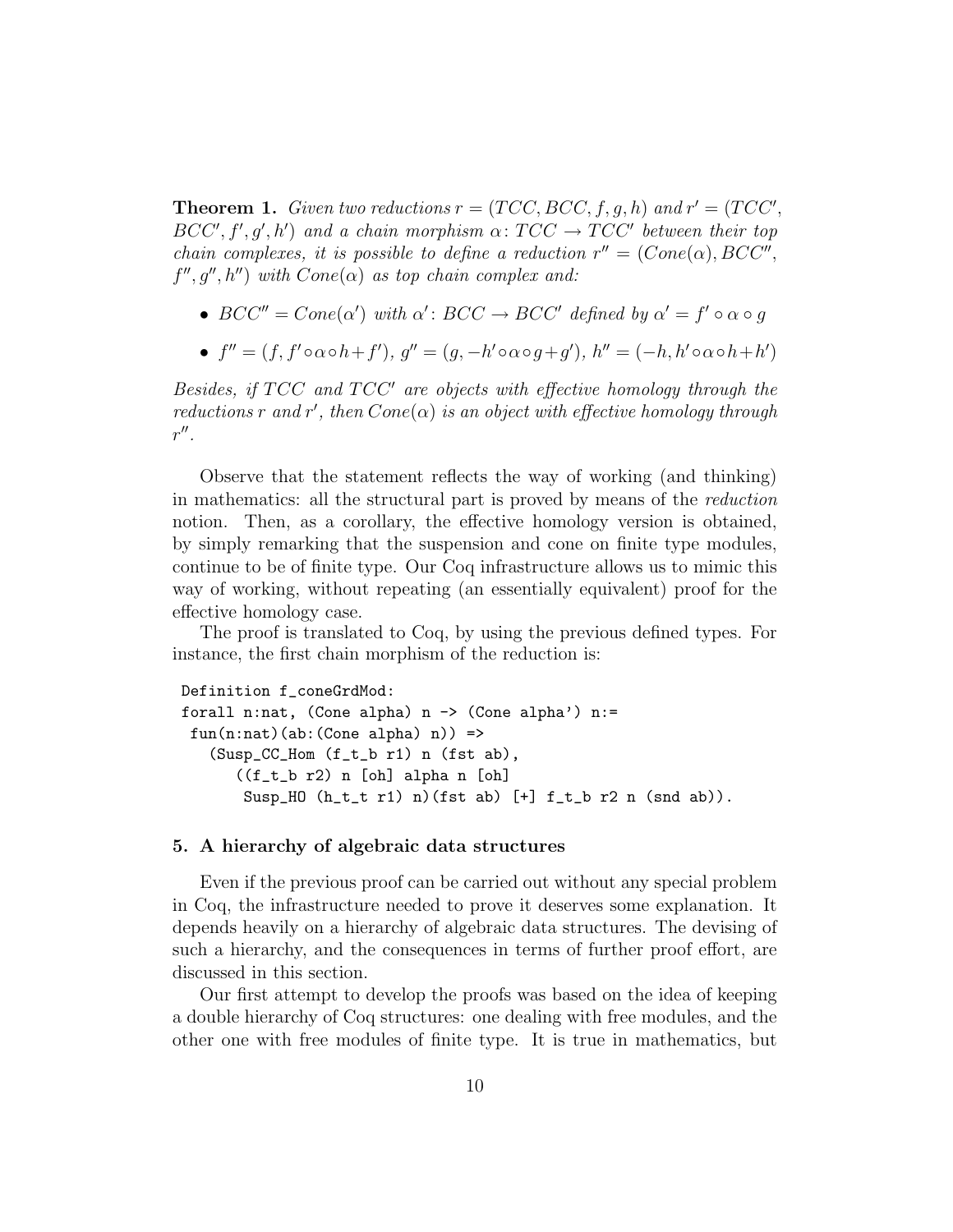when translating the idea to Coq we found some shortcomings. The reason is that a free module has a field containing its generator set (a Coq setoid). Then a free module of finite type contains a finite setoid. A finite setoid is a setoid in Coq (by means of an implicit coercion), but it is not possible to keep the same relation between a free module and a free module of finite type, since an implicit coercion will include two setoid structures on a free module of finite type. The situation is similar to multiple inheritance, even if from a conceptual (mathematical) point of view it is different. Therefore, we were obligated to maintain separated the two basic structures of free module and free module of finite type. The definition and proofs (for suspensions, cones and the like) must then be repeated (even if only the name of structures changed). Even worse, this approach led us to a multiplication of morphisms: in order to define the concept of effective homology, we had to consider morphisms between free modules, from a free module to a free module of finite type, etc. Four kinds of morphisms were needed, even if, structurally, they are exactly the same (and, therefore, it is the same for their properties and proofs). In addition, if we want to prove first the results for reductions, then we must replay the same proofs for the cases of effective homologies. It is possible, and it is not difficult, but the deficiencies from the elegance and the proof engineering points of view are evident. Nevertheless we got a first complete version of all the results of the paper (including the effective homology of bicomplexes of next section) with this cumbersome strategy.

Once this first version was finished, we tried to simplify the structure of our proof, without redoing it. That is to say, we changed some definitions in records, but keeping essentially the tactic steps in proofs. The first modification was to link free modules of finite type with free modules by means of an explicit coercion. This allows us to avoid the shortcomings of implicit coercions previously evoked, and also permits decreasing the duplication of definitions. In particular, we consider only a kind of morphism, without distinguishing the types of the modules in the source and the target of each morphism. And in a third, and final, simplification we get rid of the repetitions in statements and proofs for reductions and, then for effective homologies, by the direct mechanism of ignoring reductions. This makes sense since all our main results are related to effective homology, acting the concept of reduction as an intermediary notion, that can be skipped. However the price to be paid is expensive: our results were less general (so, making difficult their reusing in other close formalizations) and the way of working as in "paper and pencil" mathematics was lost.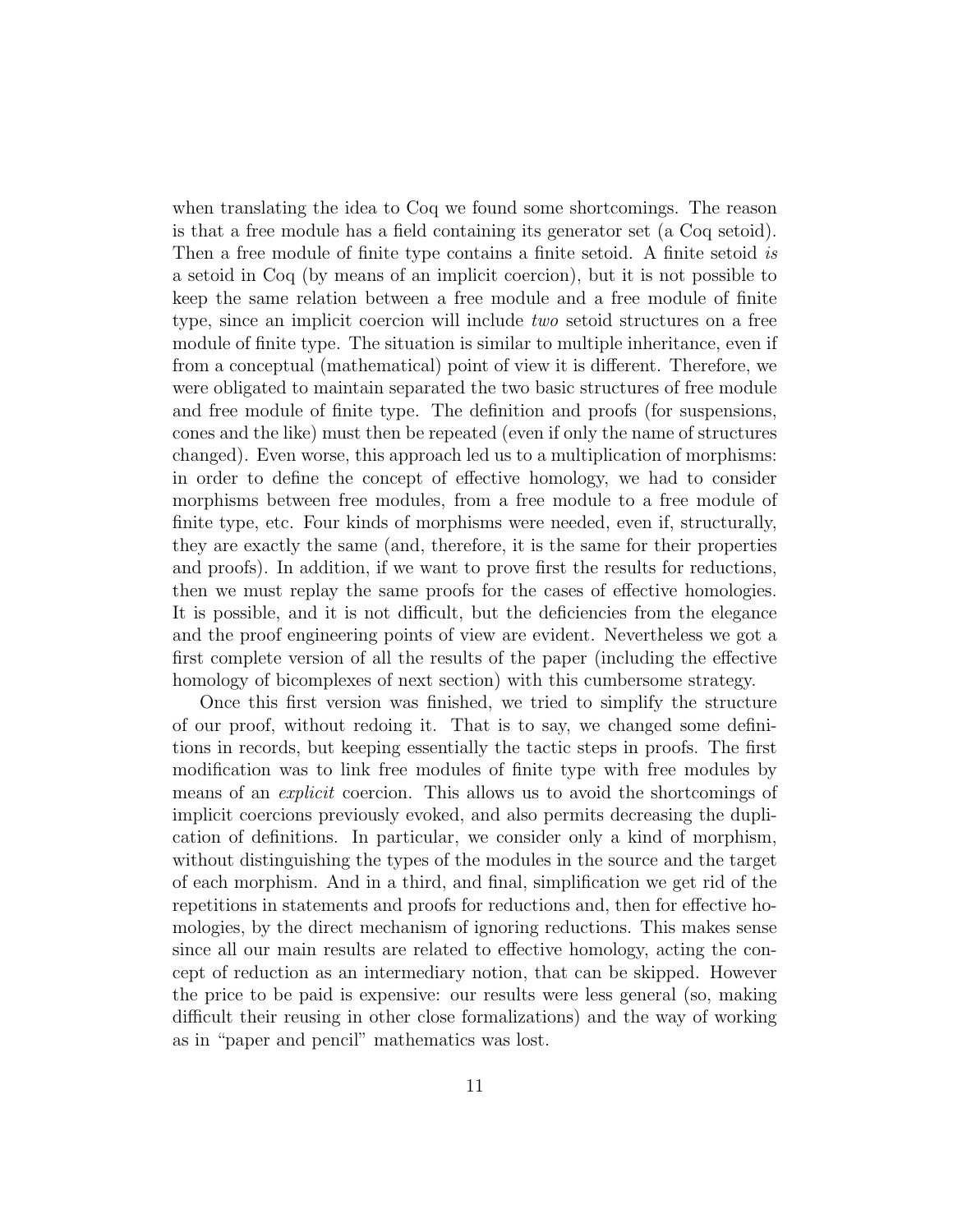Even with these severe simplifications, the new proof was not either fully satisfactory. It was necessary to duplicate some proofs related to suspensions (and, from them, those related to cones, bicomplexes, etc.). The deep reason is that, when dealing with modules of finite type, the suspension of the coercion (from a module of finite type to a module) is not Coq convertible to the coercion of a suspension. And therefore an explicit management of the two cases was needed (even if proofs are exactly equal).

Another alternative considered was to redefine the hierarchy as a whole in a parameterized style, like in the new architecture of the CoRN repository [25]. Nevertheless, the same difficulty related to coercions and suspensions was found in our first experiences with this approach and, in addition, the complete changing of organization did not allow us to reuse the previous proofs, needing to rewrite them from scratch. This via should be explored further to conclude if these difficulties can be overcome.

Finally, the solution found was the following. We keep exactly the same structure (the same record) for free modules and free modules of finite type, but for the second ones we specialize their behaviour by imposing that the generator setoid B is equal to a finite setoid  $FS(k) = \{0, 1, \ldots, k-1\}$ . Let us stress that here "equal to" refers to Leibniz equality, since in our development we are applying the property of replacement only for propositions. With this small changing of view (before, the record for a free module of finite type had a slot of type finite setoid, different from the setoid slot of a free module), the structure of the proofs becomes much simpler. In particular, a separation of concerns principle can be used in writing proofs: first, we build a proof for modules, and then we specialized it for modules of finite type, adding simply a new fragment, without touching at the previous proof. For instance, to prove that the cone of a morphism between chain complexes of finite type is a chain complex of finite type, we first prove that it is a chain complex, and then, by simply observing that the sum of modules of finite type is still of finite type, we finish the proof.

In Figure 1 we show the part of the hierarchy dealing with free chain complexes. It can be considered a simple extension of the CoRN hierachy to graded algebraic structures. A continue arrow describes an implicit coercion whereas a dashed arrow means a use relationship in the sense that a type appears in the definition of another type, but excluding coercions. Figure 2 displays the part of the hierarchy related to finitely generated structures. As it can be remarked, this last part is simpler and illustrates a general way to add new features to an already-built hierarchy in a modular way.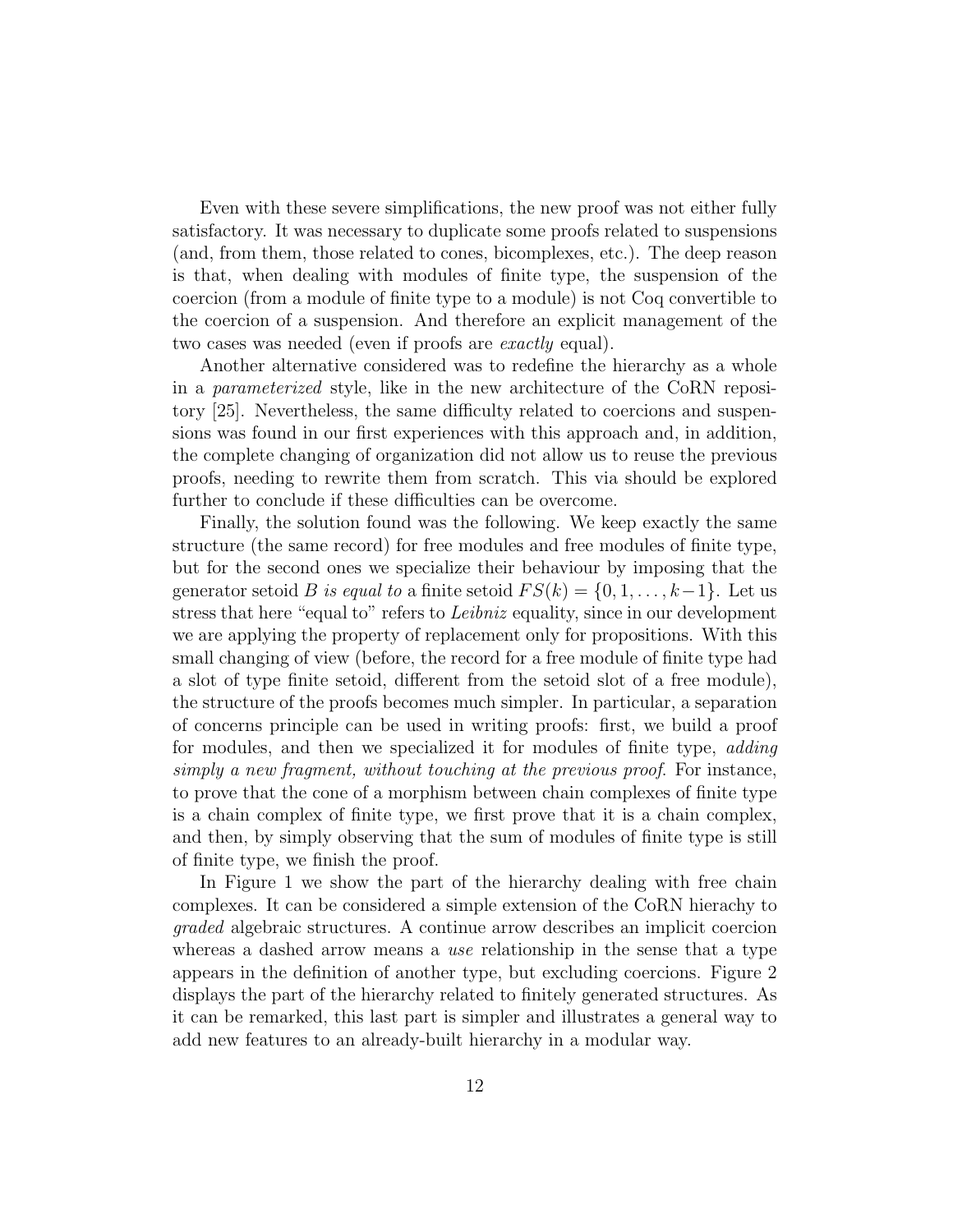

Figure 1: Free algebraic structure hierarchy

Our way of organising finally the proof is inspired by previous work in the Isabelle/HOL proof assistant (see [1] and [2]). In that proving environment types (structure) and properties (behaviour) are uncoupled, easing the translation of the working mathematician style to the computer. Of course, the absence of dependent types (and, in general, the poorer expressiveness of the type system) produces proofs where more constraints must be encoded in the logical part, in order to avoid inconsistent expressions that the Coq type system does not allow. With our treatment of free modules of finite type, we think we obtain the best of both worlds: the proofs can follow accurately the textbooks guidelines, and the full power of types is applied in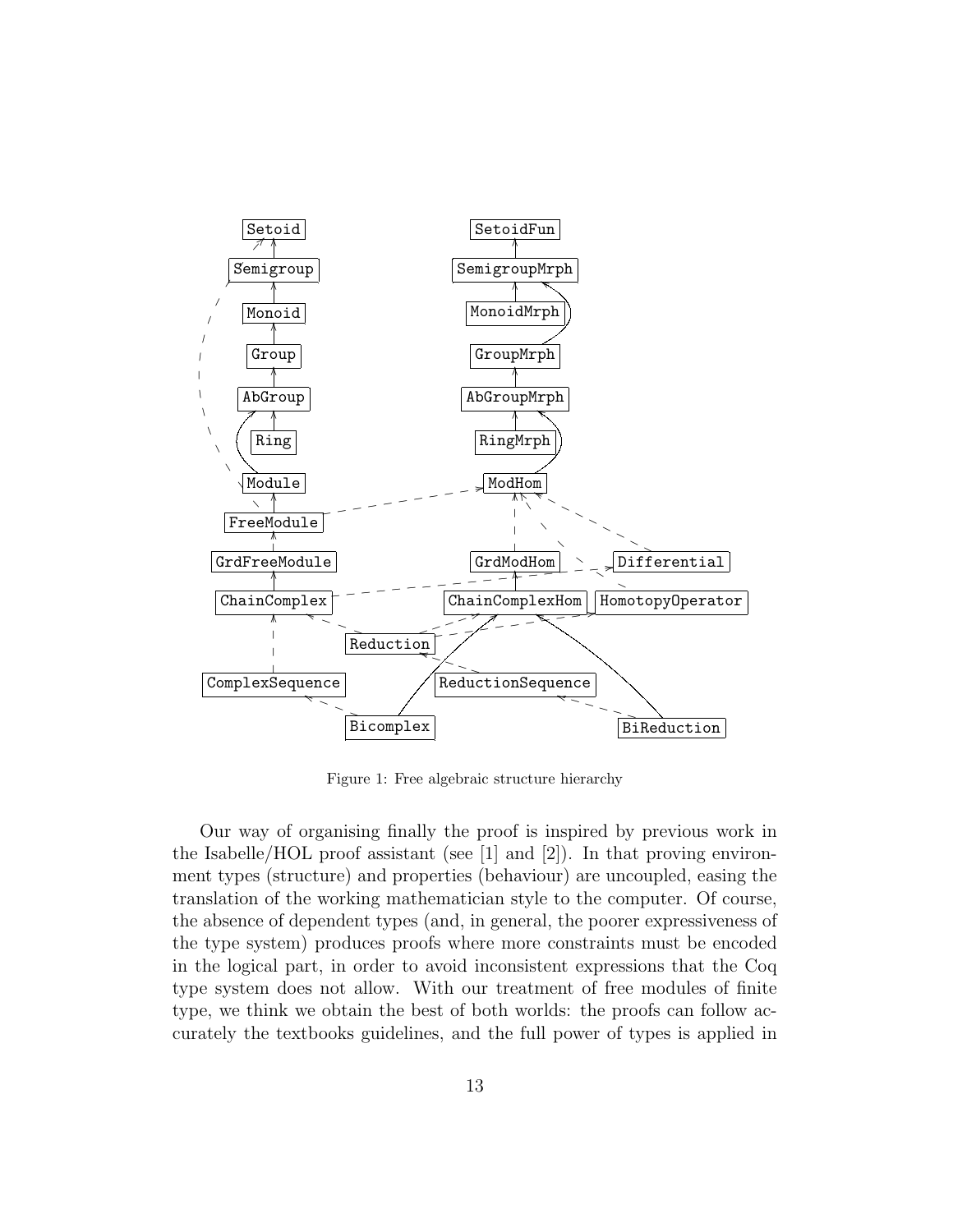

Figure 2: Free of finite type algebraic structure hierarchy

the development.

### 6. Effective homology of a bicomplex

In this last, and main, section we are going to use the previous infrastructure and the formalization of mapping cones to build a Coq proof of the effective homology of a bicomplex. Let us first introduce smoothly this central notion in homological algebra, by giving some auxiliary definition. We are going to work with *sequences* (that is to say, families indexed by  $\mathbb{N}$ ) of the previously introduced objects.

Thus, a *sequence of graded modules* is a map from N to the class of graded modules. Let us denote by  $B = \{B_{p,*}\}_{p \in \mathbb{N}}$  such a sequence. If we denote by q the index in each graded module, the information contained in the previous definition is exactly the same as in the following one.

**Definition 9.** A bigraded module B is a system  $B = {B_{p,q}}_{p,q \in \mathbb{N}}$  where every  $B_{p,q}, p, q \in \mathbb{N}$ , is a module.

From now on, both concepts are identified. A bigraded module B is called *free* (or *free of finite type*) when all the modules  $B_{p,q}$  are free (free of finite type, respectively).

Each sequence of objects comes endowed with a corresponding notion of totalization.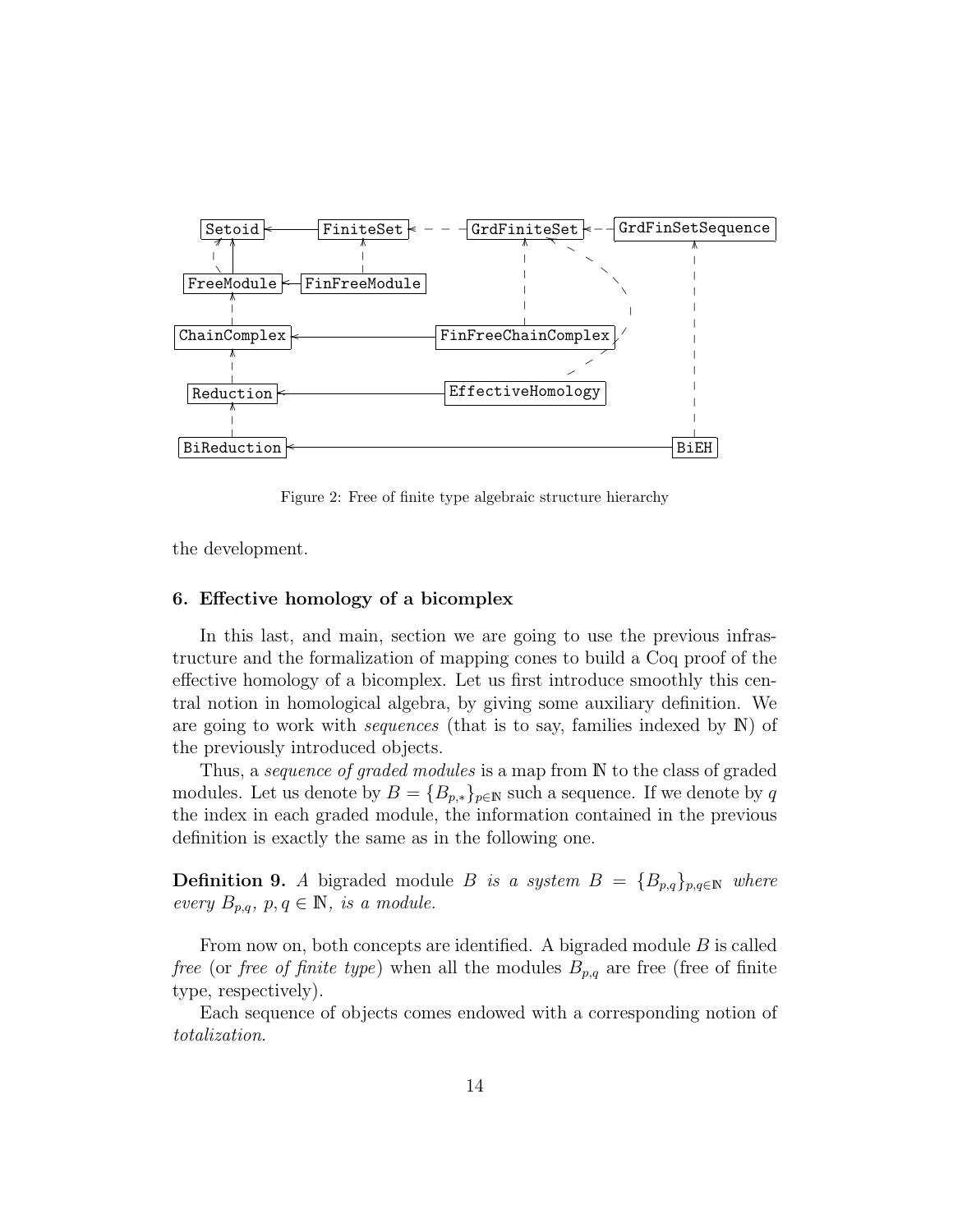**Definition 10.** Given a bigraded module  $B = \{B_{p,q}\}_{p,q \in \mathbb{N}}$ , the totalization of B is the graded module  $T(B) = {T(B)_n}_{n \in \mathbb{N}}$  where  $T(B)_n = \bigoplus_{p+q=n} B_{p,q}$ .

It is clear that the totalization of a free bigraded module is a free graded module. More care is needed to prove that the totalization of a bigraded module free *of finite type* is also free *of finite type*. This is true because, given a natural number  $n \in \mathbb{N}$ , only finitely many pairs  $(p, q) \in \mathbb{N} \times \mathbb{N}$ satisfy  $p + q = n$ . It is not longer true, for instance, if the sequences of graded modules were indexed by the integer numbers Z. It is the reason why in the literature our bigraded modules are called more specifically *first* quadrant bigraded modules.

The next notions to be considered are those of sequence of chain complexes and of chain morphisms. If an additional condition is required to a sequence of chain morphisms, all the information can be totalized in a unique chain complex. This is collected in the following definition of a bicomplex.

**Definition 11.** A (first quadrant) bicomplex B is a pair  $((B_{p,*})_{p\in\mathbb{N}}, (b_p)_{p\in\mathbb{N}})$ with  $(B_{p,*})_{p \in \mathbb{N}}$  a chain complex sequence and  $(b_p : B_{p+1,*} \to B_{p,*})_{p \in \mathbb{N}}$  a sequence of chain morphisms, such that  $b_p \circ b_{p+1} = 0$ .

The corresponding type in Coq looks as follows.

```
Record Bicomplex: Type:=
{FCC: nat -> ChainComplex R;
FCCh:> forall (n:nat), ChainComplexHom (FCC(S n))(FCC n);
NilpFCCh: forall (n m:nat), (Nilpotency(FCCh n m)(FCCh(S n) m))}.
```
The "nilpotency" condition  $b_p \circ b_{p+1} = 0$  allows us to prove that the totalization of a bicomplex is really a chain complex.

**Definition 12.** Given a bicomplex  $B = ((B_{p,*}, d_{p,*})_{p \in \mathbb{N}}, (b_{p,*})_{p \in \mathbb{N}})$ , the totalization of B is the chain complex  $T(B) = ((T(B)_n)_{n \in \mathbb{N}}, (d_n)_{n \in \mathbb{N}})$  where  $T(B)_n = \bigoplus_{p+q=n} B_{p,q}$  and  $d_n = \bigoplus_{p+q=n} ((-1)^p d_{p,q} \oplus b_{p,q}).$ 

Let us note that the underlying graded module  $T(B)$  is exactly the totalization of the underlying bigraded module  ${B_{p,q}}_{p,q\in\mathbb{N}}$ .

Imagine now that we have a *degenerated* bicomplex B where  $B_p = 0$ ,  $\forall p > 1$ . In other words, B is only a chain morphism  $b_0: B_1 \to B_0$ . Then, it is easy to check that the totalization  $T(B)$  is exactly  $Cone(b_0)$ . Thus, mapping cones are totalizations of a particular kind of bicomplexes. In the sequel,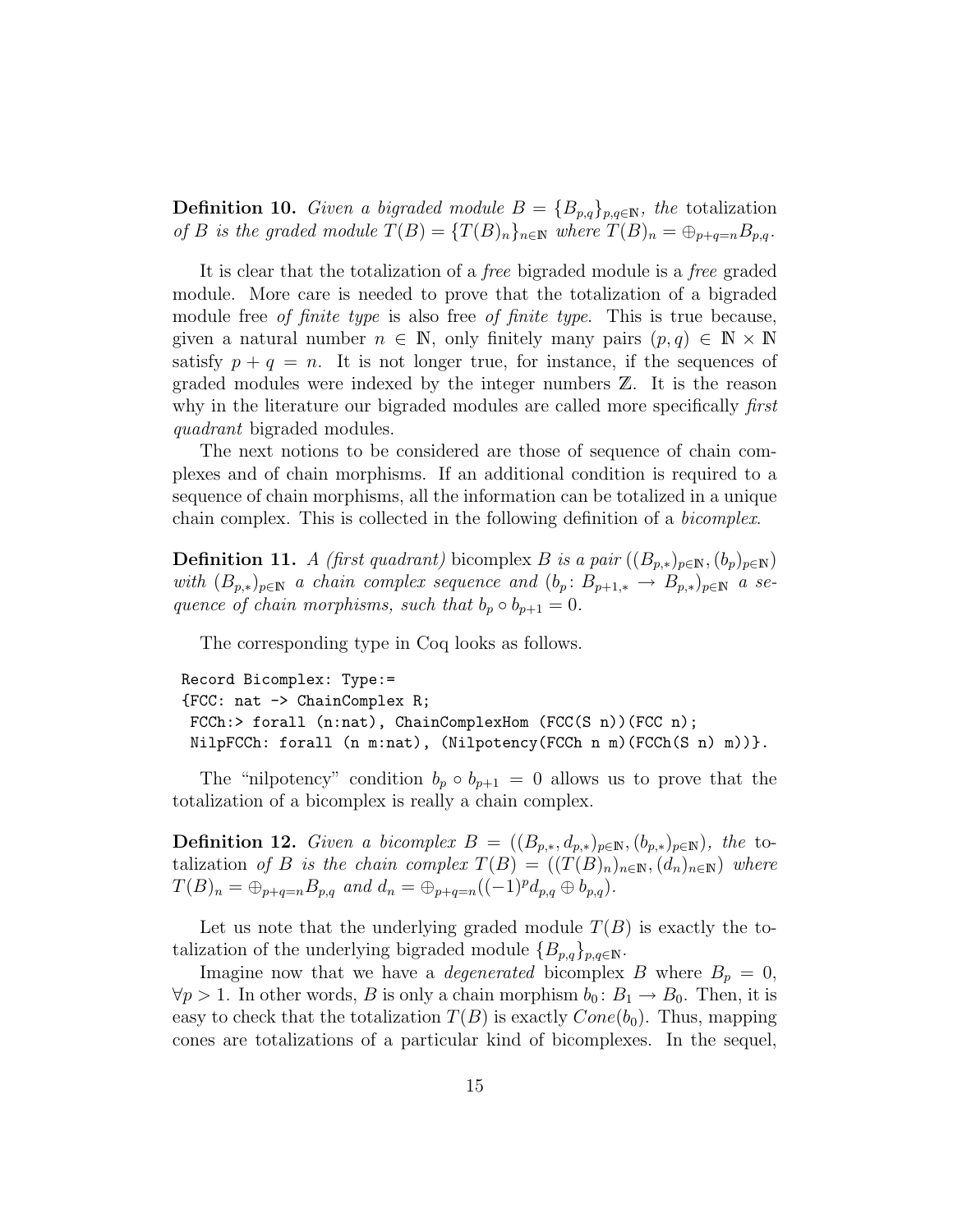we will use that the totalization of each bicomplex can be understood as an iteration of mapping cones. Then, by iterating the algorithm to compute the effective homology of a cone, we will get the corresponding result on the effective homology of a bicomplex.

The first step in order to formalize the totalization of a bicomplex is to consider in Coq the cone of the first morphism in a bicomplex F:Bicomplex which is simply obtained by  $Cone1:=Cone$  (F 0). Then, we can easily define a new sequence of chain complexes:

```
Definition new_ComplexSequence:=
 fun n : nat => match n with
   | 0 \Rightarrow Cone1
   | S n => Minus_ChainComplex(Susp_CC(FCC F(S(S(n)))))
 end.
```
and similarly a new bicomplex through a family of chain morphisms.

This construction can be endowed with an iterator, in such a way that at step n in the iteration, the module in degree n of the first chain complex of the family coincides with the module in degree  $n$  of the totalization of the initial bicomplex. The same applies to the differential  $d_n$  in the totalization.

In that way, (totalizations of) bicomplexes can be understood as iterated cones. In the statement of the theorem about the effective homology of a cone, it is explained that the output bottom complex is again the cone of a certain morphism. Then it is appealing to think that the bottom complex in the effective homology of a bicomplex could be also (the totalization of) a bicomplex. Nevertheless it is not true: even if a bicomplex can be interpreted as an iteration of cones, in general an iteration of cones does not define a bicomplex, but a more complicated structure called *multicomplex* (the reason is that, in a bicomplex, the target of a morphism is always in the first "column" of a cone; on the contrary, a general morphism arriving to a cone can have part of its image in each "column" of the cone). We do not need to introduce here the general notion of multicomplex, because it will be automatically produced by our mechanical Coq proof of the main result, whose statement is as follows.

**Definition 13.** A bicomplex  $B$  is an object with effective homology if its totalization  $T(B)$  is a chain complex with effective homology.

**Theorem 2.** Let  $B = ((B_p)_{p \in \mathbb{N}}, (b_p)_{p \in \mathbb{N}})$  be a bicomplex such that each chain complex  $B_p$  is with effective homology, for all  $p \in \mathbb{N}$ . Then the bicomplex B is an object with effective homology.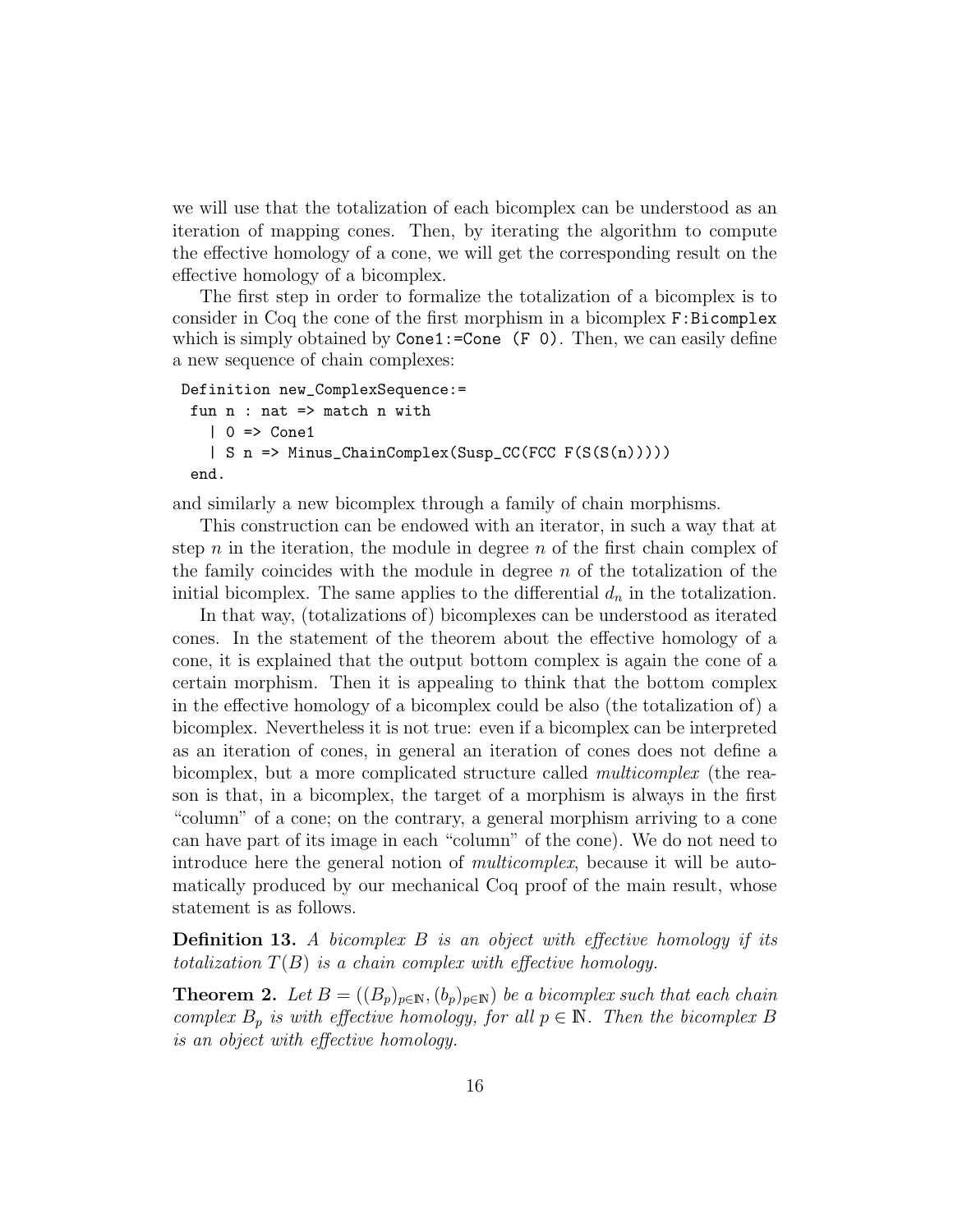As in the case of the Theorem 1 for the homology of the cone, we will prove first the structural part of the theorem working with reductions. Then, the effective homology version is obtained.

Let us call BiReduction the Coq data structure consisting in a sequence of reductions together with a sequence of chain morphisms between the top chain complexes satisfying the nilpotency condition (in other words, the top chain complexes together with the chain morphisms form a bicomplex). Then, we repeat with it the iterative process previously done for a single bicomplex, using now as starting step the Coq theorem on the reduction of the cone. If we denote by new BiReduction the corresponding iterative step, then an iterator can be defined in Coq as follows:

```
Fixpoint iterated_BiReduction
```

```
(n:nat)(F:BiReduction){struct n}: BiReduction:=
match n with
 |0 \Rightarrow F|S n => New_BiReduction (iterated_BiReduction n F)
end.
```
We have now all the necessary instruments to prove in Coq our main theorem. The harder part is to deal with the following dependent type:

```
Definition Diff_bottom_totalization: forall n: nat,
ModHom (bottomCC (FR (iterated_BiReduction (S n) F) 0) (S n))
(bottomCC (FR (iterated_BiReduction n F) 0) n):=
fun n:nat => sndConeDiff(alpha'((iterated_BiReduction F) 0)) n.
```
and then to prove that it defines really a chain complex (as mentioned before, it is the differential of the totalization of a *multicomplex*, but here it is produced automatically as the iteration of the reduction of cones).

Then it is necessary to prove that this chain complex appears as the bottom complex of a reduction where the top complex is the (totalization of the) input bicomplex (it is again a corollary of the corresponding result for mapping cones).

To finish the proof it is necessary to ensure that, if we take from the premise as input a BiEH structure, i.e. a BiReduction whose sequence of reductions are indeed effective homologies, the previous bottom chain complex is of finite type. But here it is enough to observe that the underlying graded module is the totalization of a (first quadrant) bigraded module of finite type (it is enough to observe it, but ... it is necessary to convince Coq of it, too!).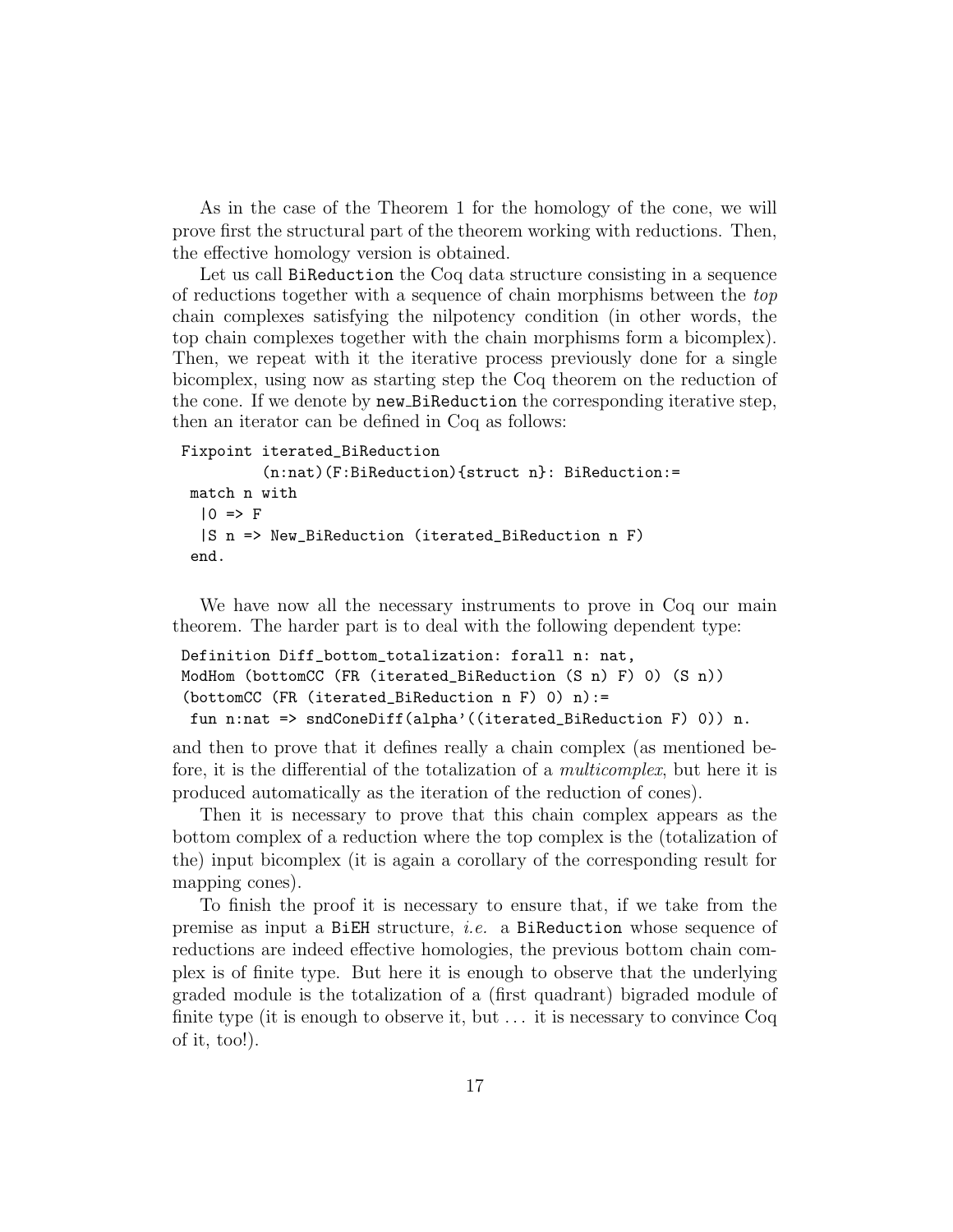#### 7. Conclusions and further work

In this paper, a complete formalization of an important algorithm in computational algebra (namely, the effective homology of a bicomplex) has been presented. The proof assistant used has been Coq, and thus our work can be understood as the application of constructive type theory to a piece of sophisticated mathematics. The verified algorithm is related to a Computer Algebra system for Algebraic Topology called Kenzo [14]. Therefore, our research is placed between the efforts to formalize mathematics and the application of formal methods in software engineering.

Interestingly enough, we did not re-elaborated on a previous work of formalization in this area carried out in Isabelle/HOL  $[1, 2]$ . We have retaken an older algorithm [22] which has demonstrated to be better adapted to the type theoretic Coq style. As a comparison between the two proof assistants, we can conclude that the dependent types in Coq allow the modeler a most accurate representation of the mathematical structures (on the contrary, the rigidities of constructive type theory make difficult to translate to Coq the more set-theoretic argumentation implemented in [1] by means of Isabelle/HOL).

Perhaps the contribution that could be more useful for other researchers is the reflection on how building complex hierarchies of mathematical structures (needed in most of the formalization projects on non-trivial mathematics; see [15, 17], for instance), and how it relates to the further proving effort. Our conclusion is that Coq needs more automation in this area, beyond of inheritance (single coercion or multiple inheritance), to emulate the way working mathematicians deal with their objects of study.

This task can be considered as an open problem, and it is a first line of future work. Another topic is related to the executability of our proofs. Working in a constructive type theoretic setting, it is always possible to reduce terms inside Coq itself, but it is needed first to get concrete instances of any concept (to deal with meaningful examples), and it is not always easy to obtain, specially in our context where data structures of infinite type occur. Additionally, even if this obstacle is overcome, the question of performance would still be open. Being Kenzo a Common Lisp system, we are planning to extract Common Lisp code from our Coq proofs, in order to compare it with the original programs, focus of our study.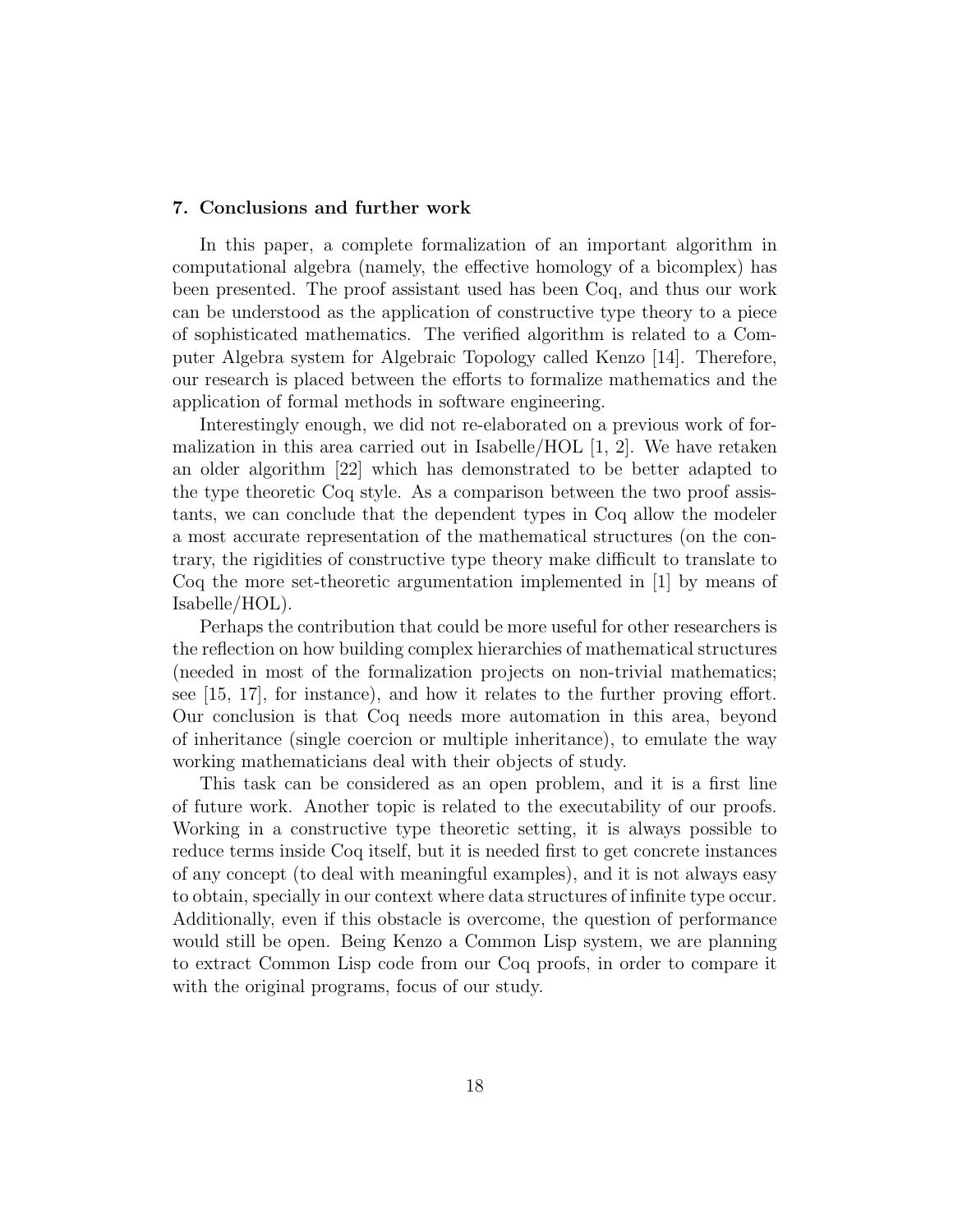#### Acknowledgements

Partially supported by Ministerio de Educación y Ciencia, project MTM 2009-13842-C02-01, and by the FORMATH project, nr. 243847, of the FET program within the 7th Framework program of the European Commission.

### References

- [1] Aransay, J., Ballarin, C., Rubio, J.: A Mechanized Proof of the Basic Perturbation Lemma. Journal of Automated Reasoning 40 (4) (2008) 271-292.
- [2] Aransay, J., Ballarin, C., Rubio, J.: Generating certified code from formal proofs: a case study in homological algebra. Formal Aspects of Computing 22 (2010) 193-213.
- [3] Aransay, J., Domínguez, C.: Modelling Differential Structures in Proof Assistants: The Graded Case. Eurocast 2009, Lecture Notes in Computer Science 5717 (2009) 203-210.
- [4] Bertot, Y., Castéran, P.: Interactive Theorem Proving and Program Development. Coq'Art: The Calculus of Inductive Constructions. Springer, 2004.
- [5] Botaschanjan, J., Broy, M., Gruler, A., Harhurin, A., Knapp, S., Kof, L., Paul, W.J., Spichkova, M.: On the correctness of upper layers of automotive systems. Formal Aspects of Computing 20 (6) (2008) 637662.
- [6] Broy, M.: Seamless Model Driven Systems Engineering Based on Formal Models. In ICFEM 2009, Lecture Notes in Computer Science 5885 (2009) 1-19.
- [7] Calculemus Network. http://www.calculemus.net
- [8] Coquand, T., Spiwack, A.: Constructively finite? To appear in Contribuciones científicas en honor de Mirian Andrés Gómez. Servicio de Publicaciones de la Universidad de La Rioja, 2010.
- [9] Coquand, T., Spiwack, A.: Towards Constructive Homological Algebra in Type Theory. In Calculemus 2007, Lecture Notes in Artificial Intelligence 4573 (2007) 40-54.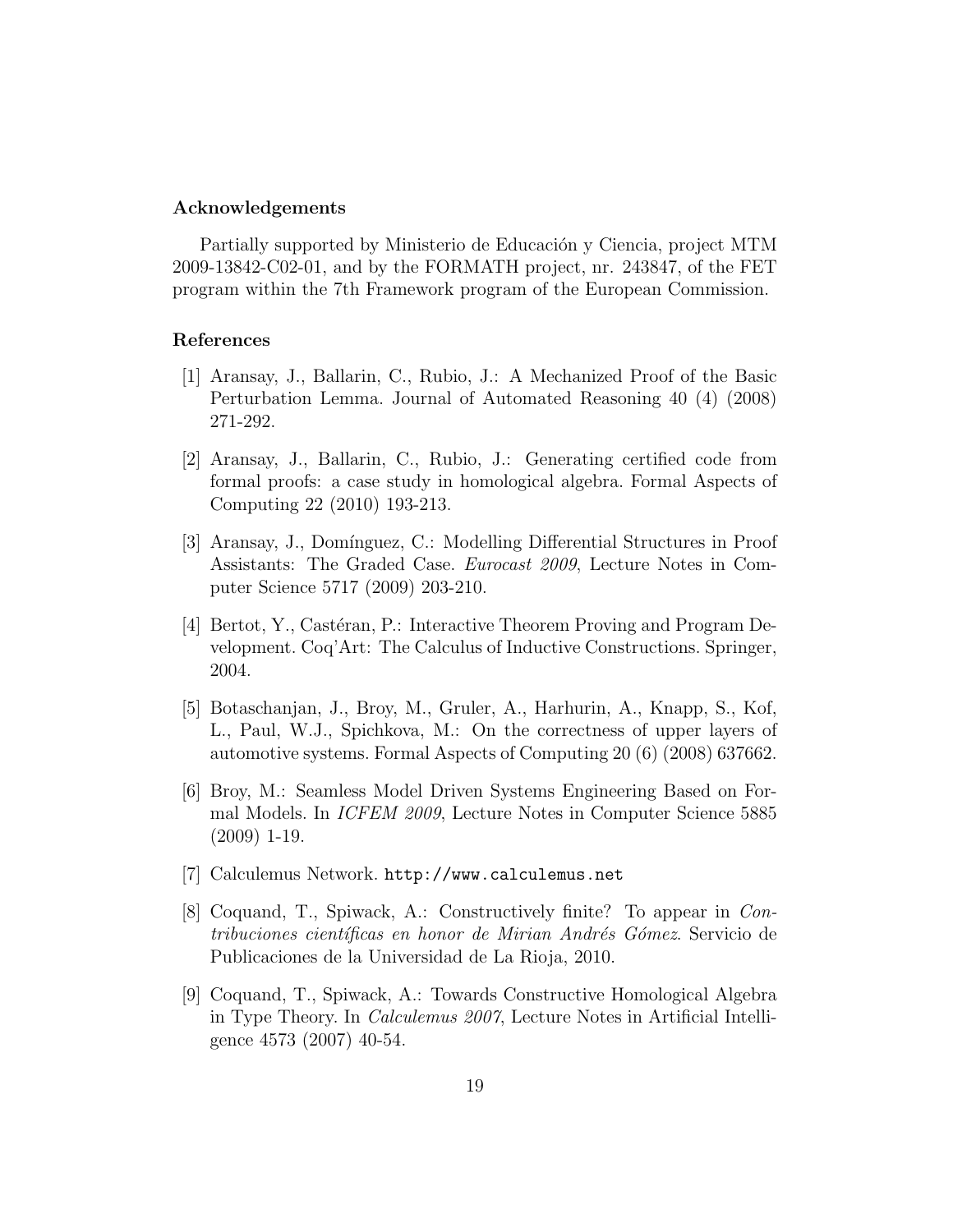- [10] Dom´ınguez, C., Duval, D.: Diagrammatic logic applied to a parameterisation process. Mathematical Structures in Computer Science 20 (4) (2010) 639-654.
- [11] Dom´ınguez, C., Lamb´an, L., Rubio, J.: Object-Oriented Institutions to Specify Symbolic Computation Systems. Rairo - Theoretical Informatics and Applications 41 (2007) 191-214.
- [12] Edelsbrunner, H., Harer, J. L.: Computational topology: an introduction. Providence (Rhode Island): American Mathematical Society, 2010.
- [13] Jacobson, N.: Basic Algebra II, 2nd edn. W.H. Freeman and Company, 1989.
- [14] Dousson, X., Sergeraert, F., Siret, Y.: The Kenzo Program. http://www-fourier.ujf-grenoble.fr/ sergerar/Kenzo/, Institut Fourier, Grenoble, 1999.
- [15] Geuvers, H., Pollack, R., Wiedijk, F., Zwanenburg, J.: A constructive algebraic hierarchy in Coq. Journal of Symbolic Computation 34 (4) (2002) 271-286.
- [16] Gonthier, G.: Formal Proof: The Four-Color Theorem. Notices of the AMS 55 (11) (2008) 1382-1393.
- [17] Gonthier, G., Mahboubi, A., Rideau, L., Tassi, E., Théry, L.: A Modular Formalisation of Finite Group Theory. In Theorem Proving in Higher Order Logics 2007, Lecture Notes in Computer Science 4732 (2007) 86- 101.
- [18] Lamb´an, L., Pascual, V., Rubio, J.: An Object-Oriented Interpretation of the EAT System. Applicable Algebra in Engineering, Communication and Computing 14 (3) (2003) 187-215.
- [19] Leroy, X.: Formal Verification of a Realistic Compiler. Communications of the ACM 52 (7) (2009) 107-115.
- [20] LogiCal project. The Coq Proof Assistant. http://coq.inria.fr/, 2010.
- [21] Obua, S., Nipkow, T.: Flyspeck II: the basic linear programs. Annals of Mathematics and Artificial Intelligence 56 (2009) 245-272.